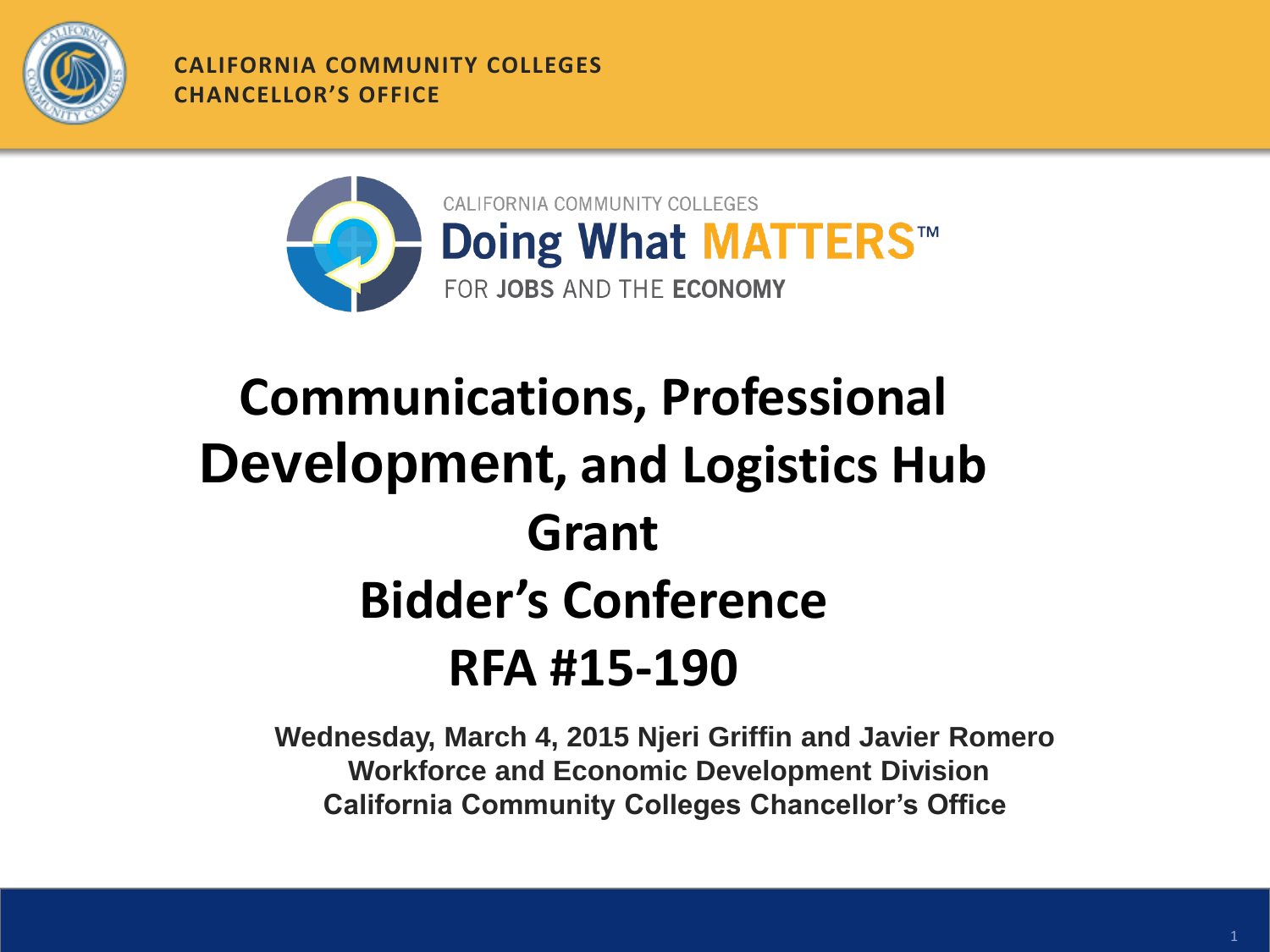

- Bidder's Conference Information
- RFA Overview and Instructions
- RFA Specifications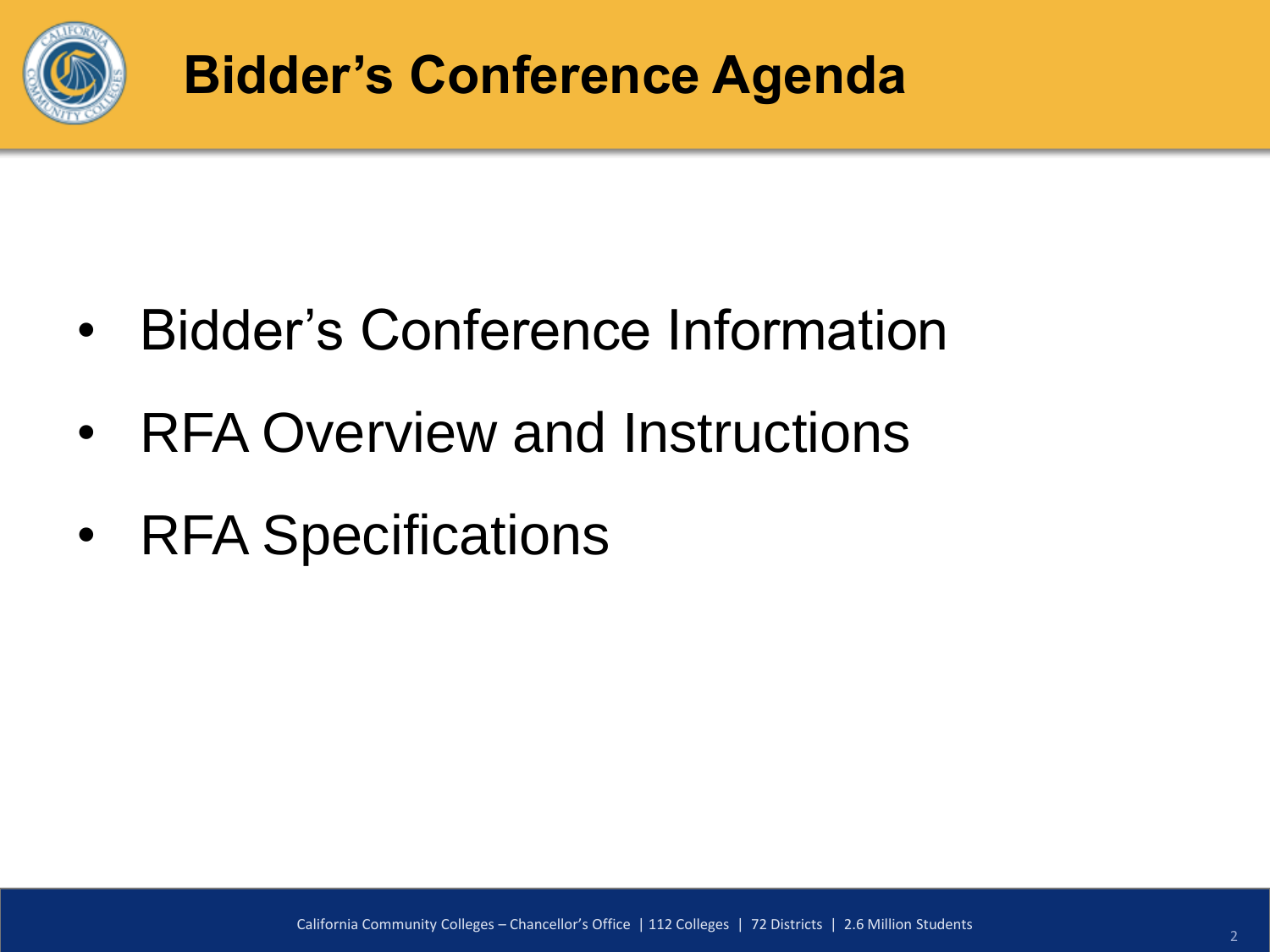

### **Bidder's Conference Overview**

#### **Bidder's Conference**

[http://extranet.cccco.edu/Divisions/WorkforceandEconD](http://extranet.cccco.edu/Divisions/WorkforceandEconDev/WEDDRFAs/DivisionWebinars.aspx) [ev/WEDDRFAs/DivisionWebinars.aspx](http://extranet.cccco.edu/Divisions/WorkforceandEconDev/WEDDRFAs/DivisionWebinars.aspx)

- Participants will be muted.
- Questions (Email questions to **LogisticsHub@cccco.edu**).
- Wednesday, March 11, 2015, is the last day to submit Clarifying Questions. Please send questions by 5:00 p.m. to the email address listed above. Questions submitted after 5:00 p.m. will not be answered.
- Answers to clarifying questions will be posted to the RFA webpage by 5:00 p.m. on Wednesday, March 18, 2015.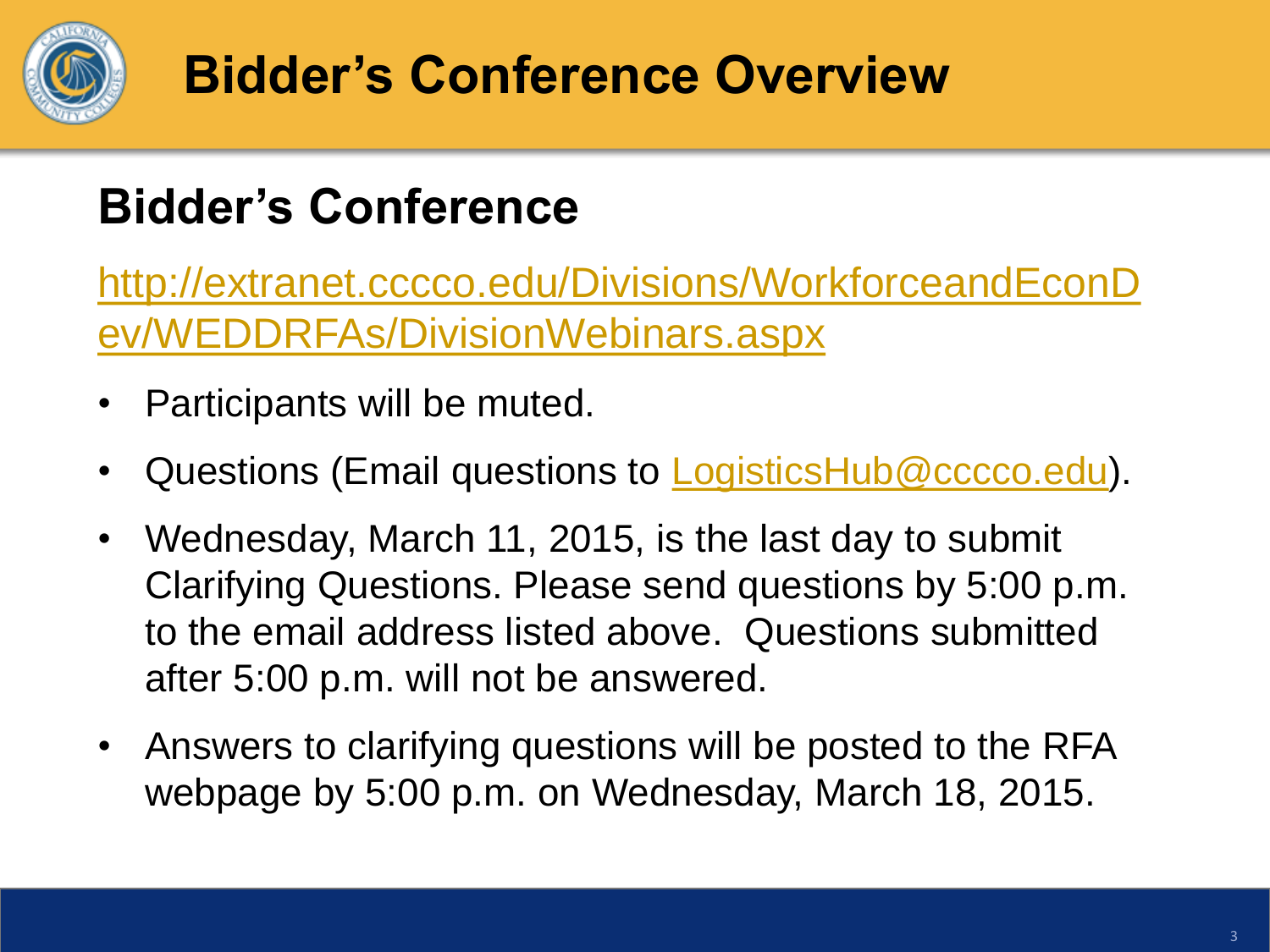

# **RFA Overview and Instructions**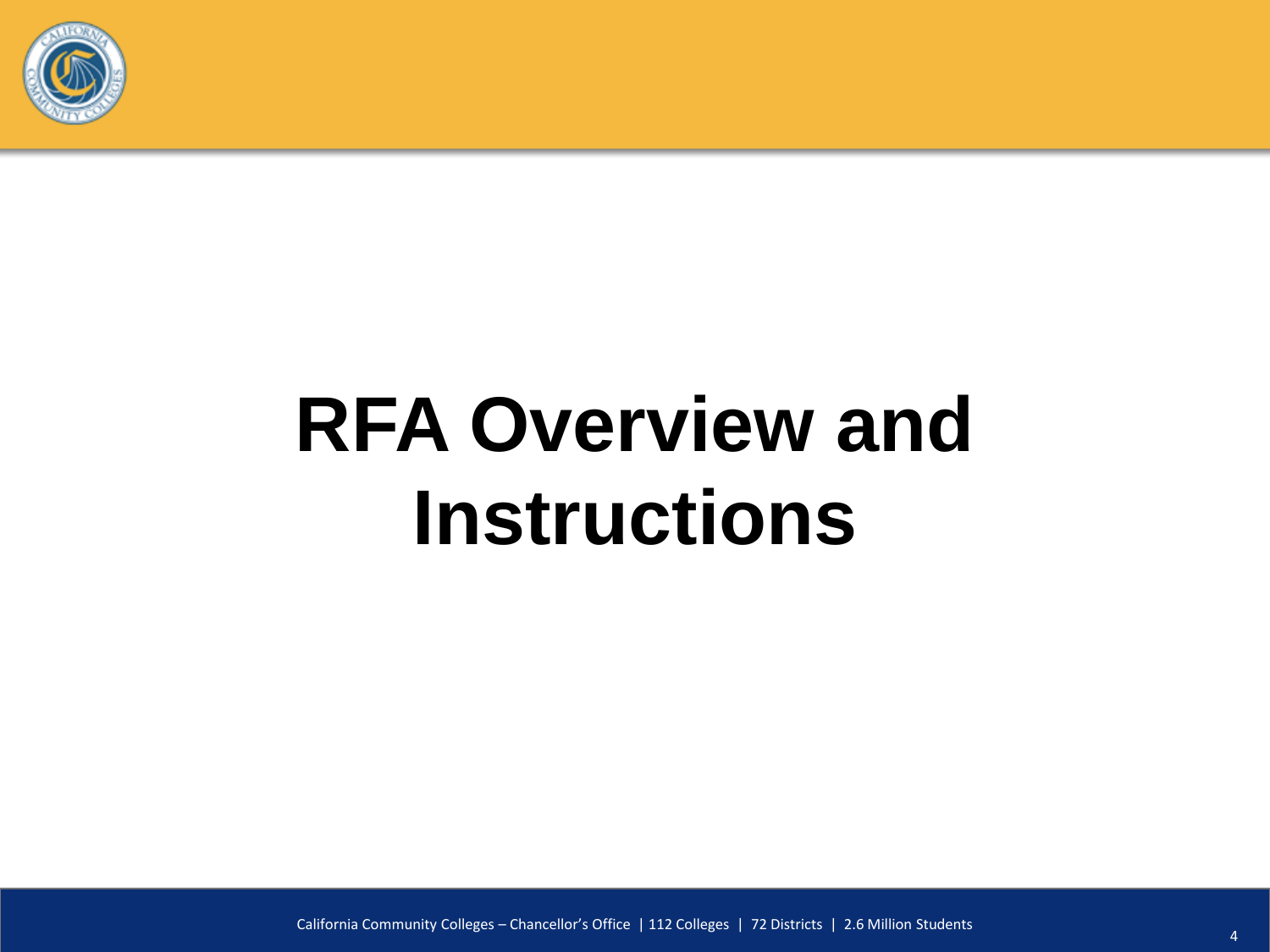

**Grant Purpose**

# **This grant establishes a centralized Communications, Professional Development, and Logistics Hub in support of the SB 1402 EWD Program.**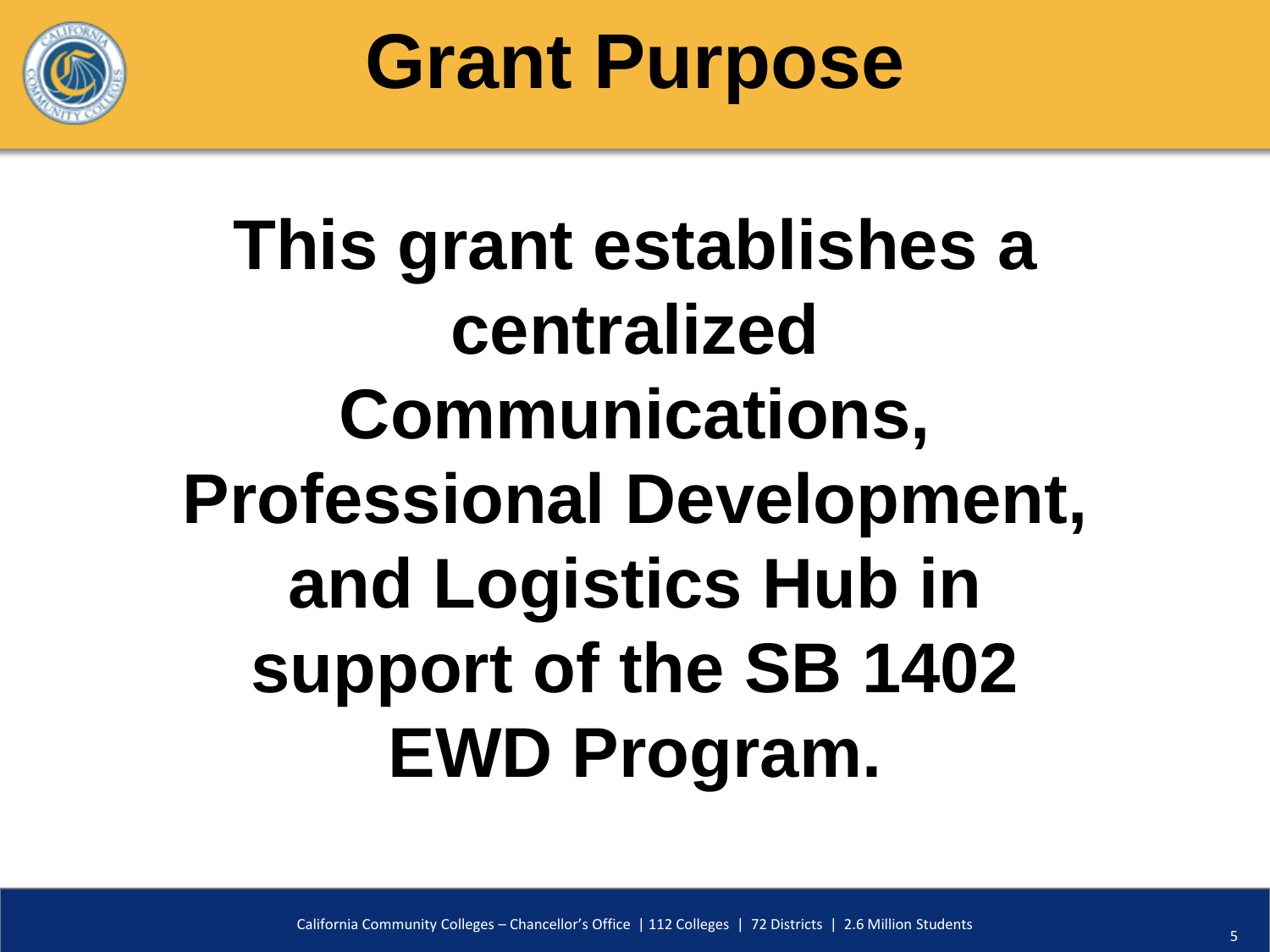

### **Funding and Performance Period**

Available Funding:

• One (1) grant for \$550,000 for one year, with the possibility of renewal.

Funding Source:

- SB1402 , Perkins 1B and SB 858 (Formally SB 1070)
- Requires a match. The match requirement for this grant is 20% which is equal to \$110,000 in matching resources.

Performance Period:

• July 1, 2015 – June 30, 2016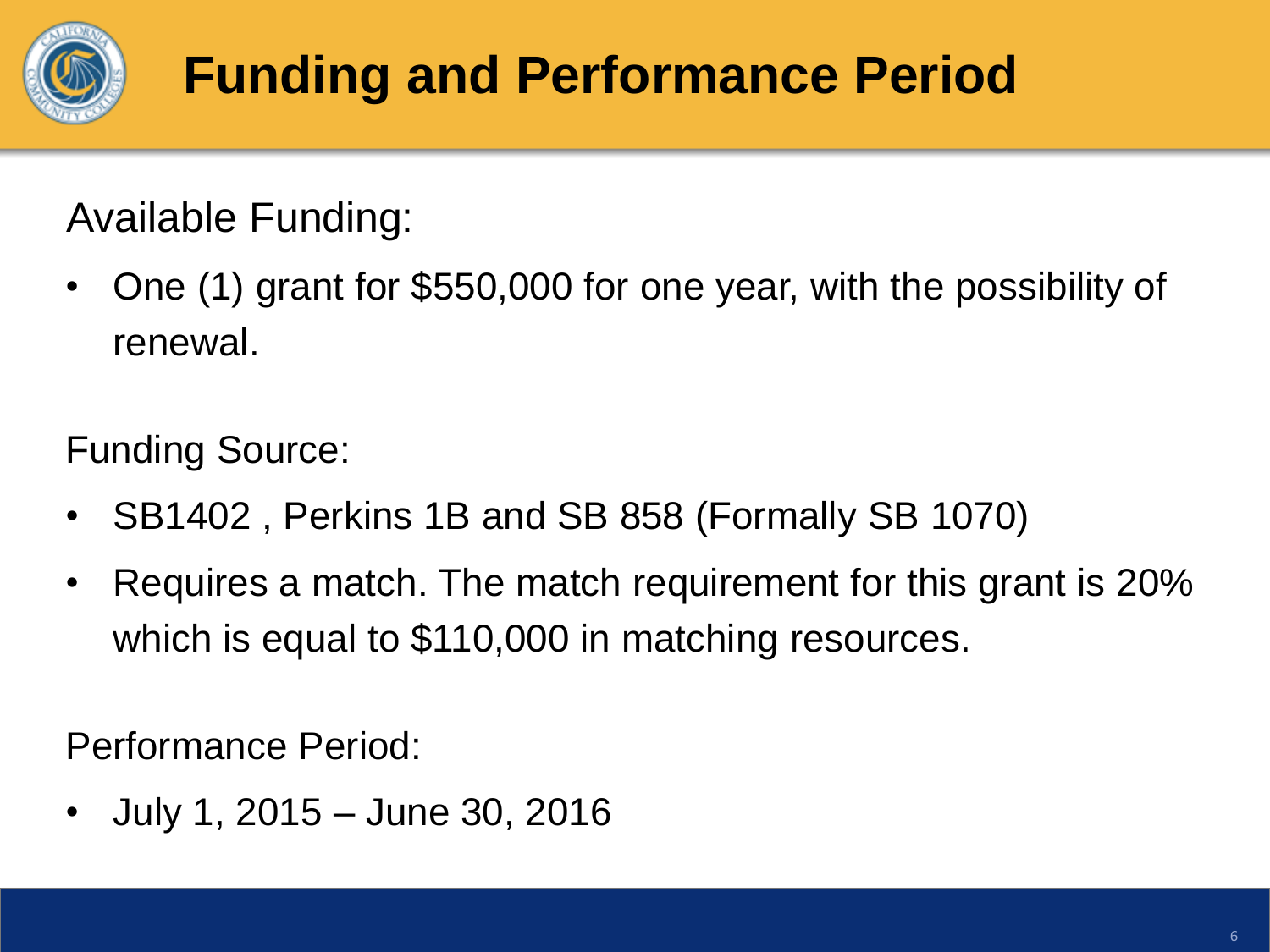

### **Examples of Match**

- District commitment such as supervision, rent, utilities, etc.;
- Other state grants (with the exception of other Economic and Workforce Development
- Program SB 1402 grants);
- Equipment donations;
- Professional time donated to the project by individuals (outsider the colleges);
- Donations of office space or meeting locations (at market rental value);
- Donation of booth space or conference attendance.

#### **Please take a look at Appendix C for more information on matching**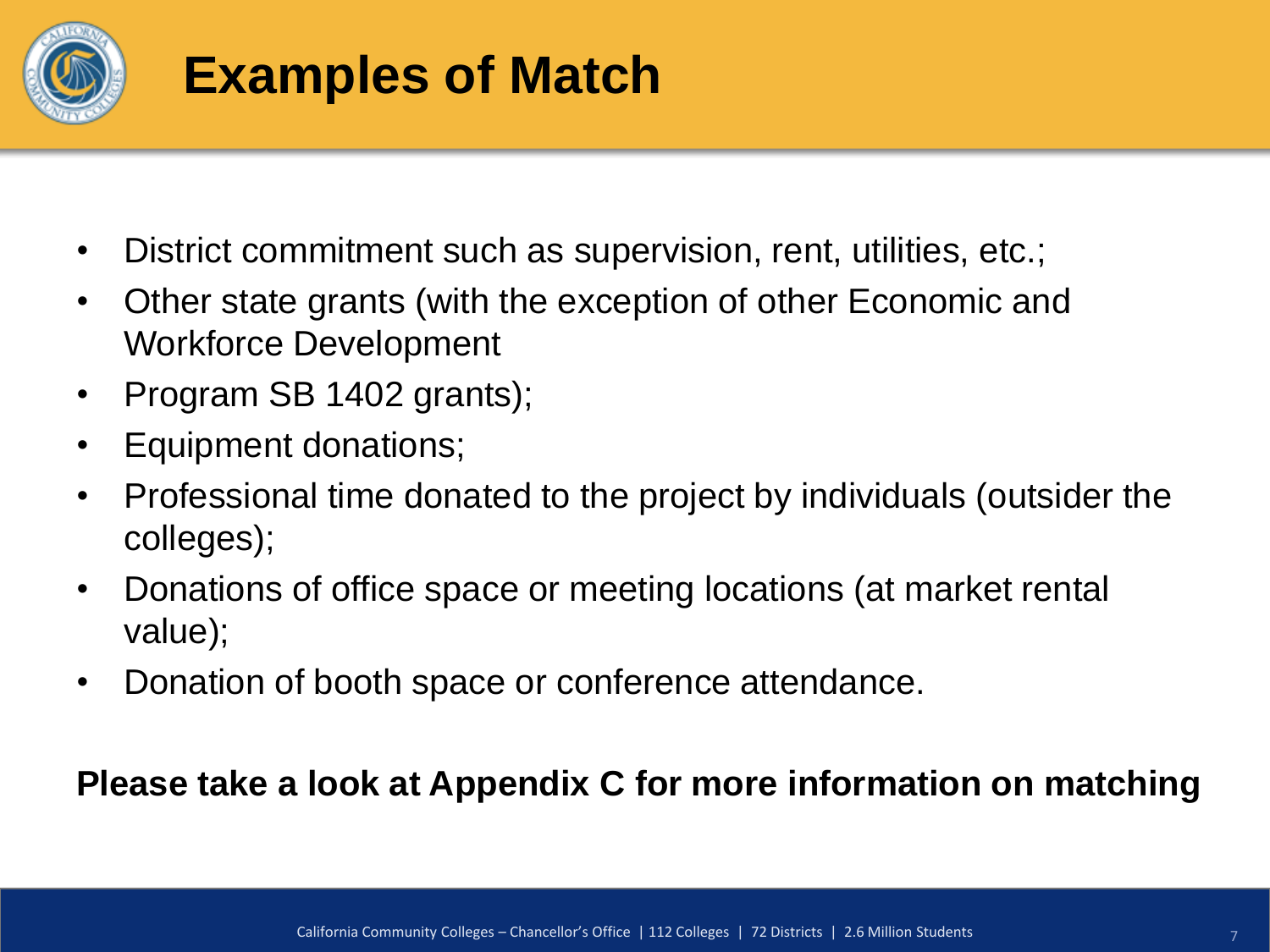

Who can apply:

• Only California Community College Districts.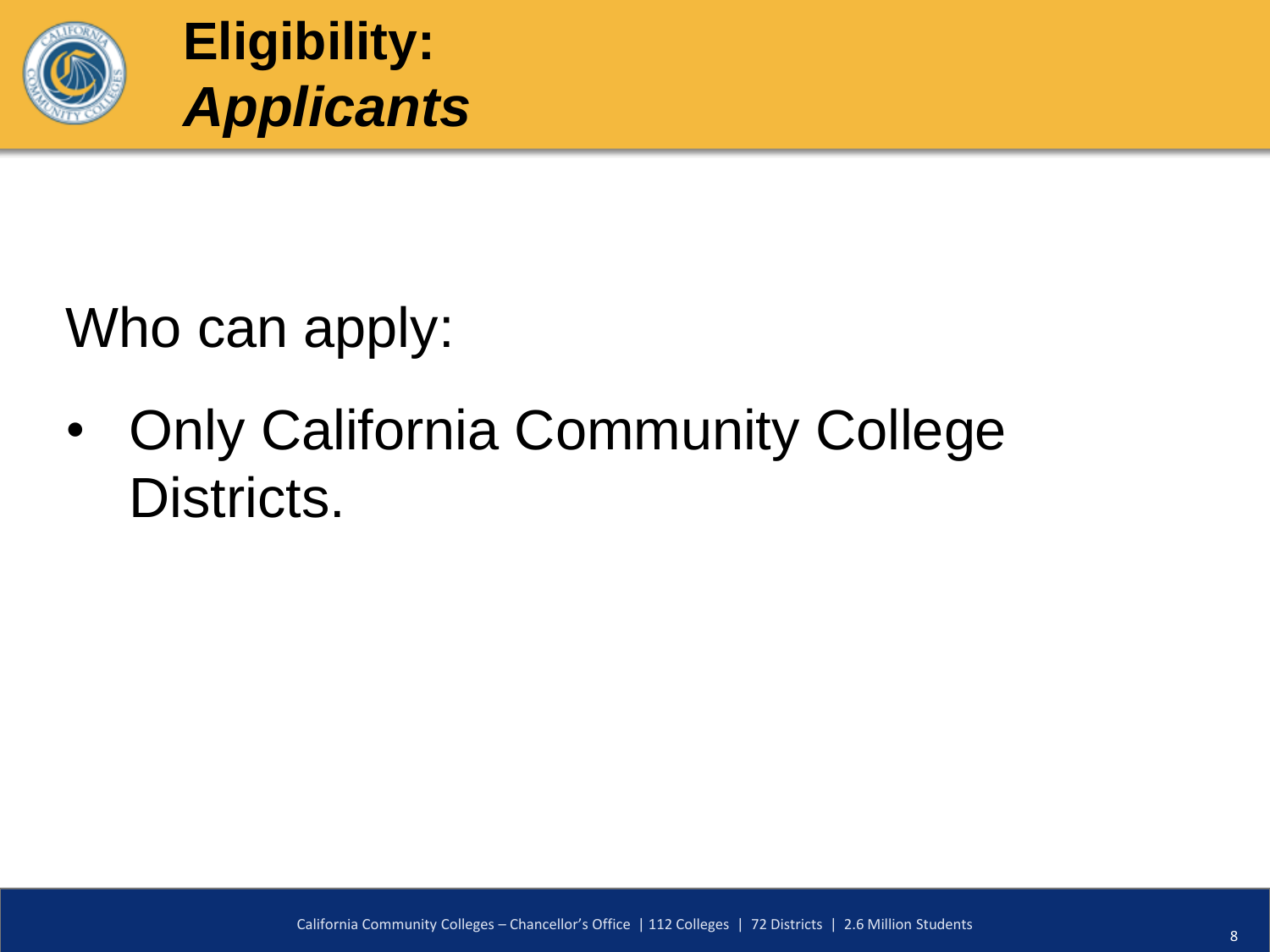

### **Eligibility:** *Scoring and Past Performance*

- Applications must obtain a minimum averaged score of 75 to be considered for funding.
- Past performance of grantees on other state grants will be a consideration prior to final selection.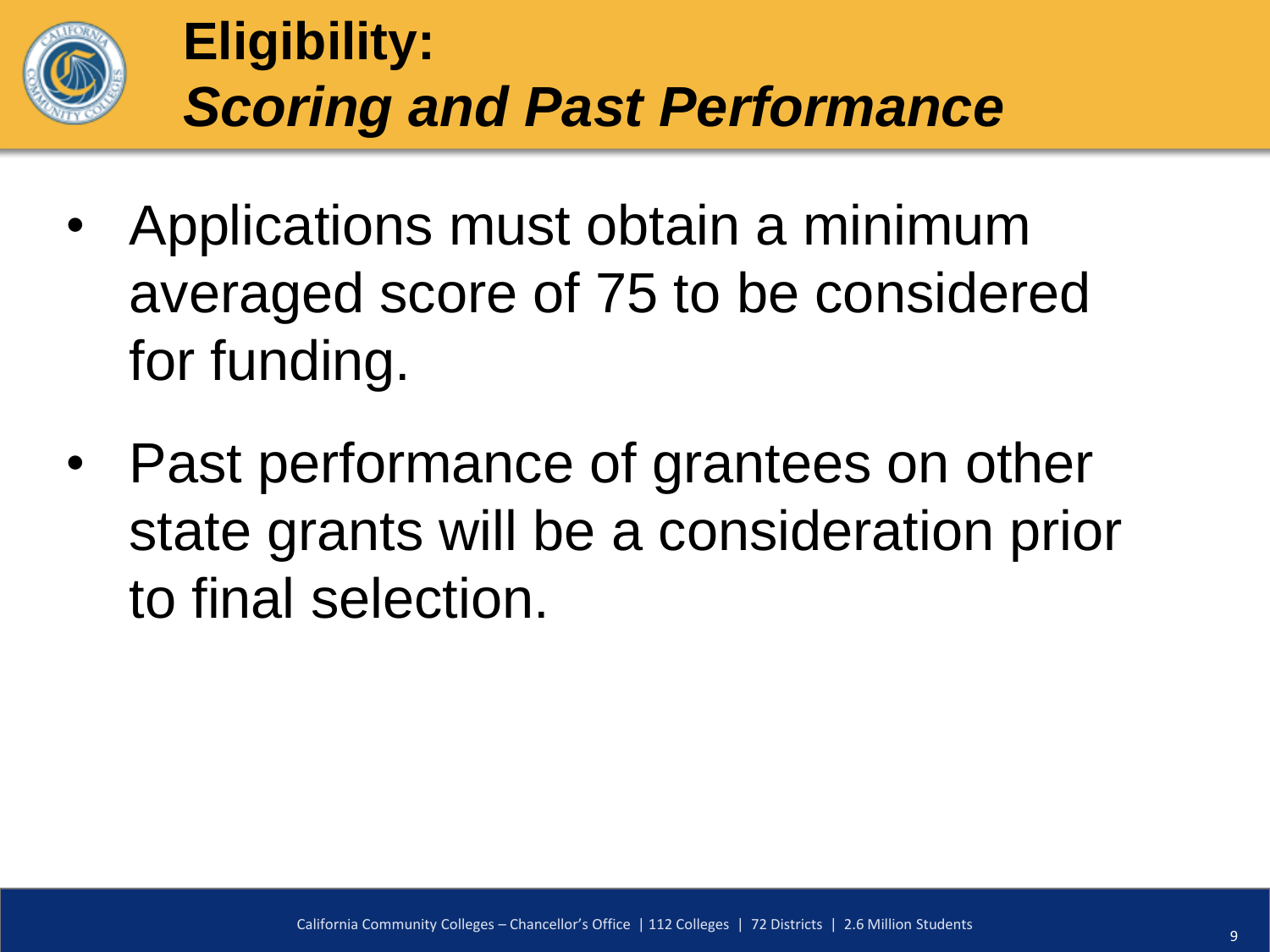

### **Application Scoring**

| <b>Section</b>                                                              | <b>Maximum points</b> |
|-----------------------------------------------------------------------------|-----------------------|
| <b>Need</b>                                                                 | 10                    |
| <b>Response to Need</b>                                                     | 20                    |
| <b>Annual Work Plan</b>                                                     | 15                    |
| <b>Application Budget Summary/Application</b><br><b>Budget Detail Sheet</b> | 10                    |
| <b>Project Management</b>                                                   | 10                    |
| <b>Quality of Contractual Services</b>                                      | 20                    |
| Continuity                                                                  | 15                    |
| <b>Total Points</b>                                                         | 100                   |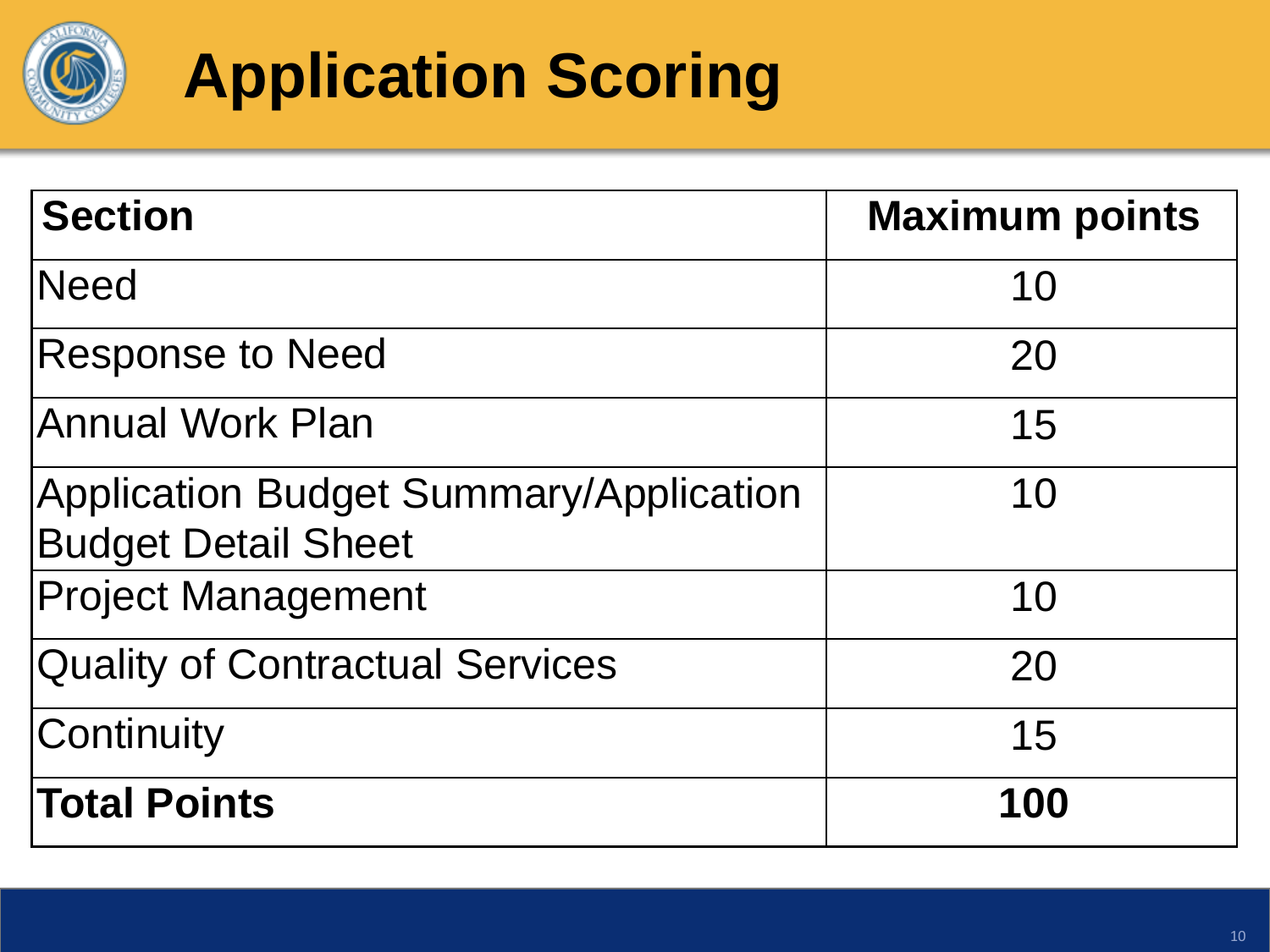

All narrative sections of the application must have 1" margins, single or double spaced, and 12pt Arial font. All narratives have a page limit.

- **Face Sheet**
- Cover Letter
- **Contact Page**
- Application Abstract *(one page)*
- Table of Contents
- Need *(six pages,10 points)*
- Response To Need *(six pages, 20 points)*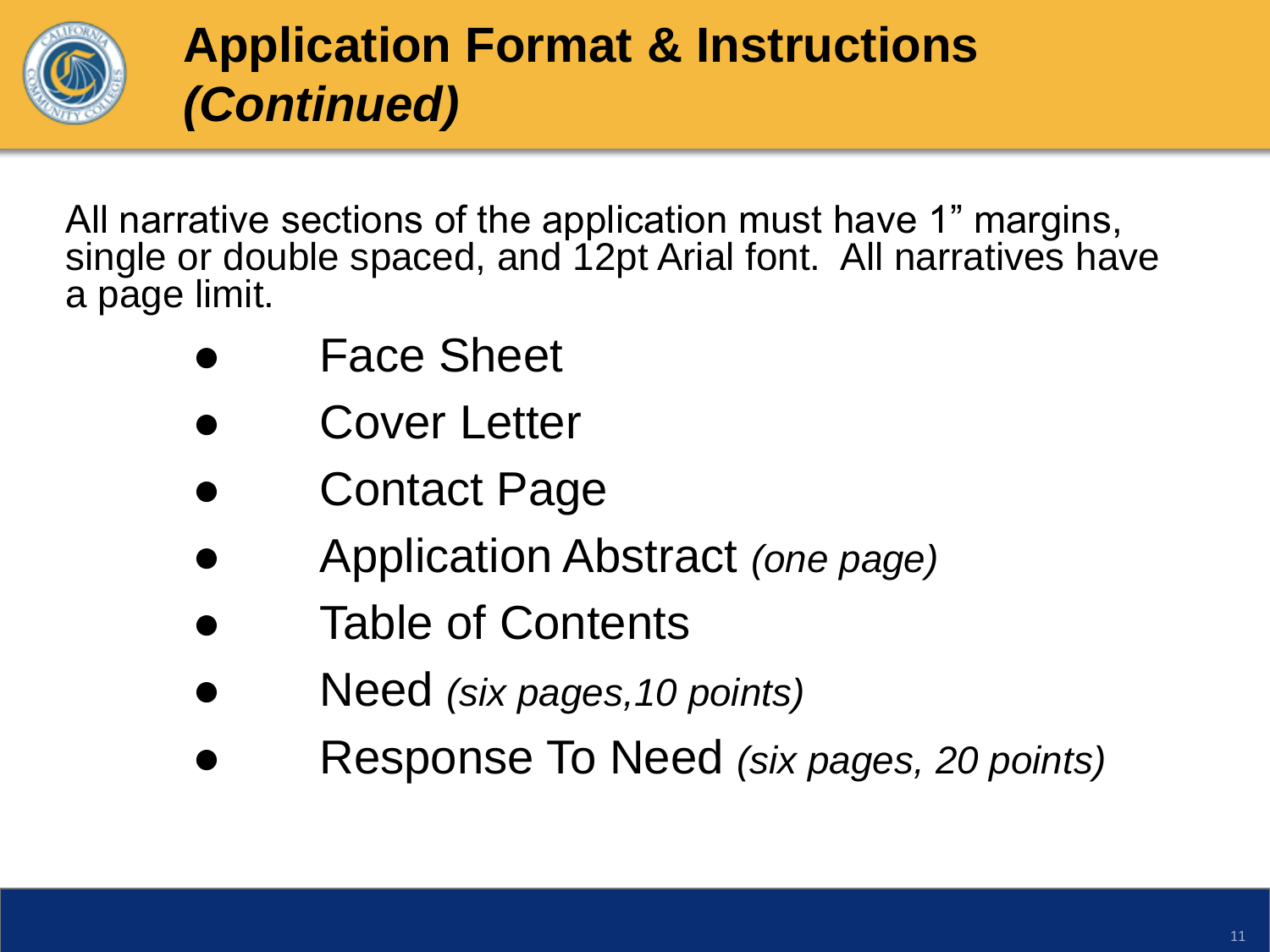

- Annual Work Plan *(15 points)*
	- **≻ Objectives**
	- **► Metric Numbers**
	- $\triangleright$  Activities
	- Performance Outcomes
	- $\triangleright$  Timelines
- $\triangleright$  Responsible Persons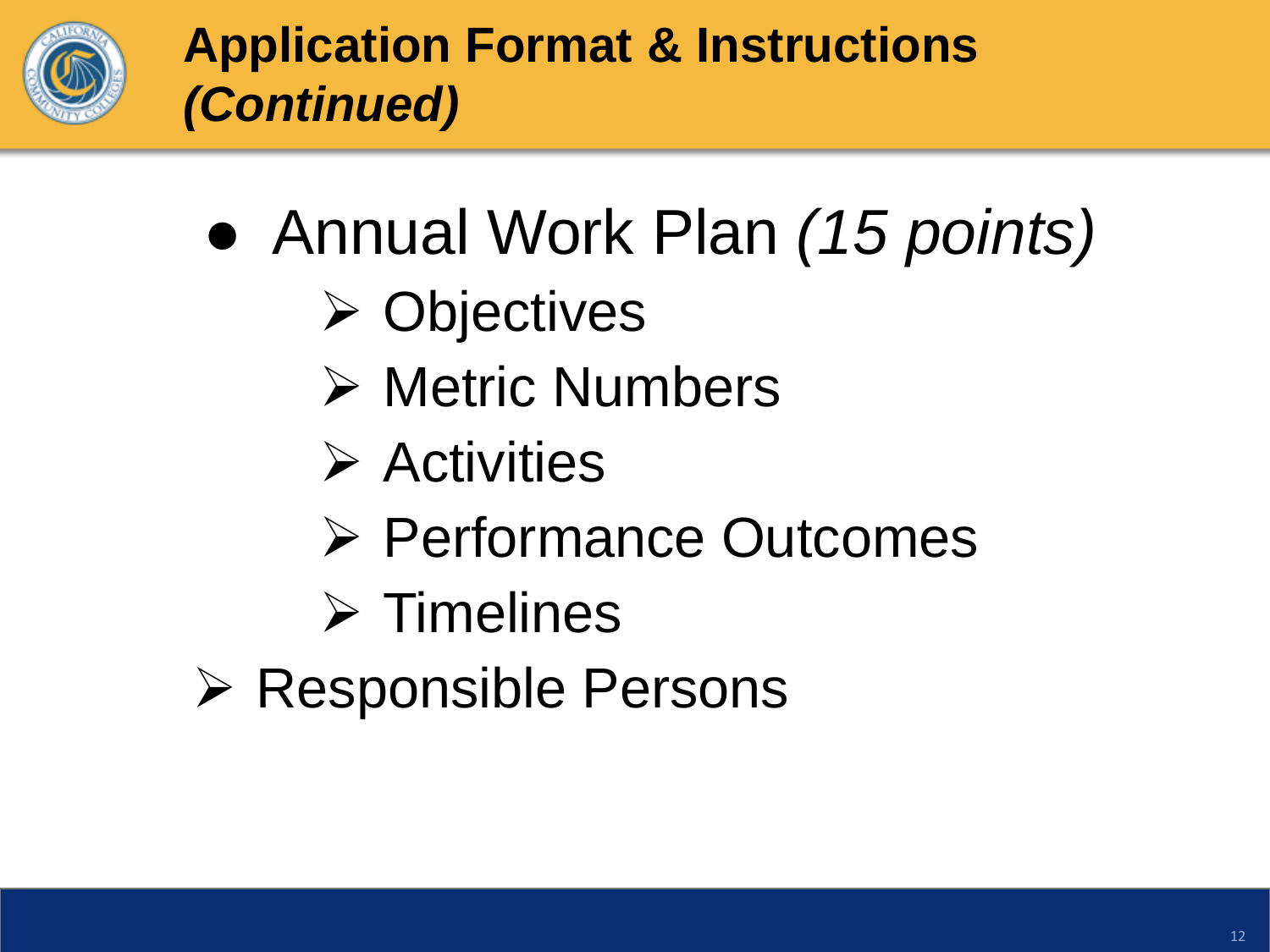

- Application Budget & Budget Detail (10 points)
	- ► Budget Detail Sheets
	- ► Budget Summary
	- ►Indirect Administrative Costs
	- ► Project Director Funding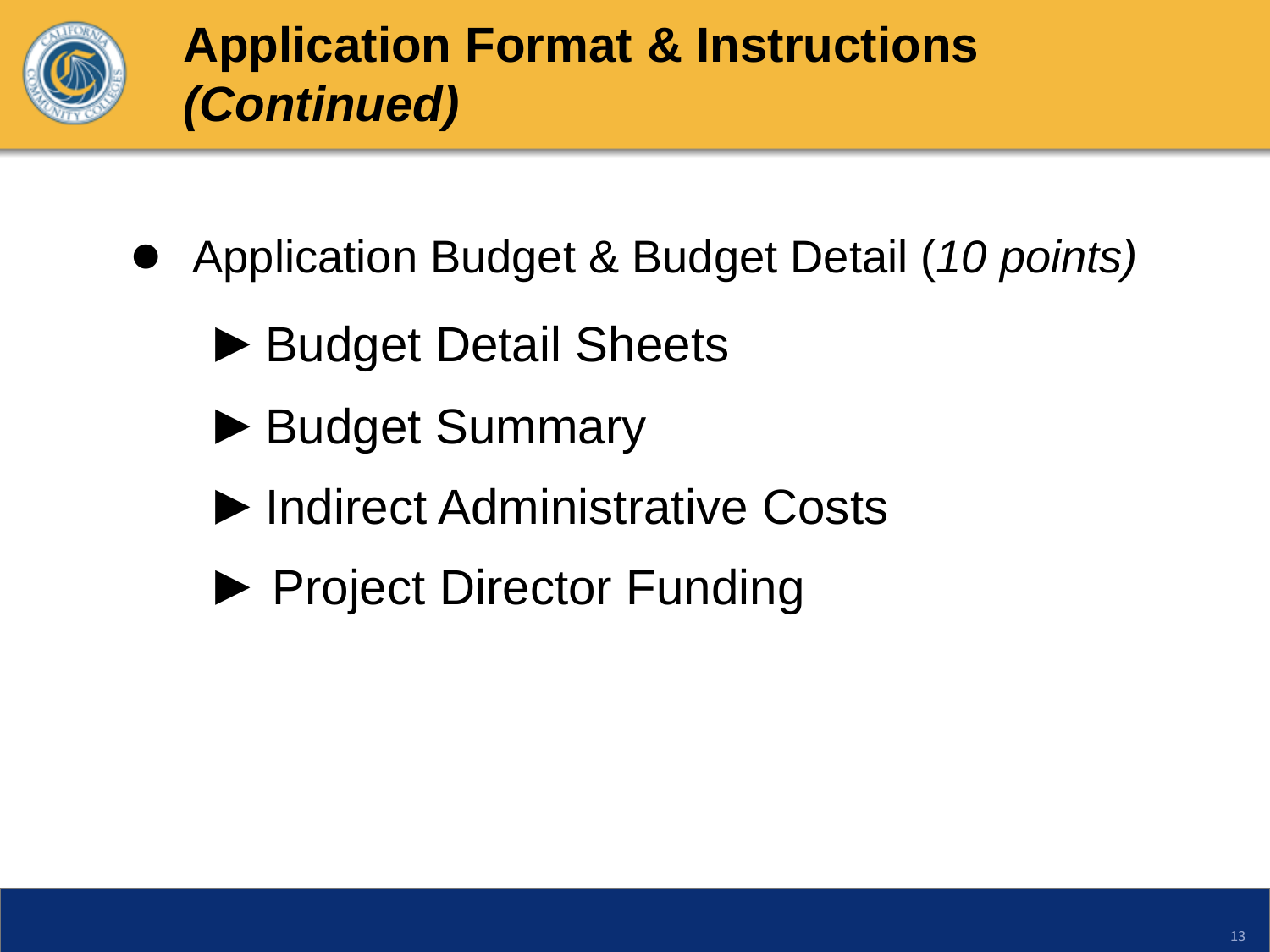

- Project Management Plan *(five pages, 10 points)*
- Quality of Contractual Services *(four pages, 20 points)*
- Continuity *(four pages, 15 points)*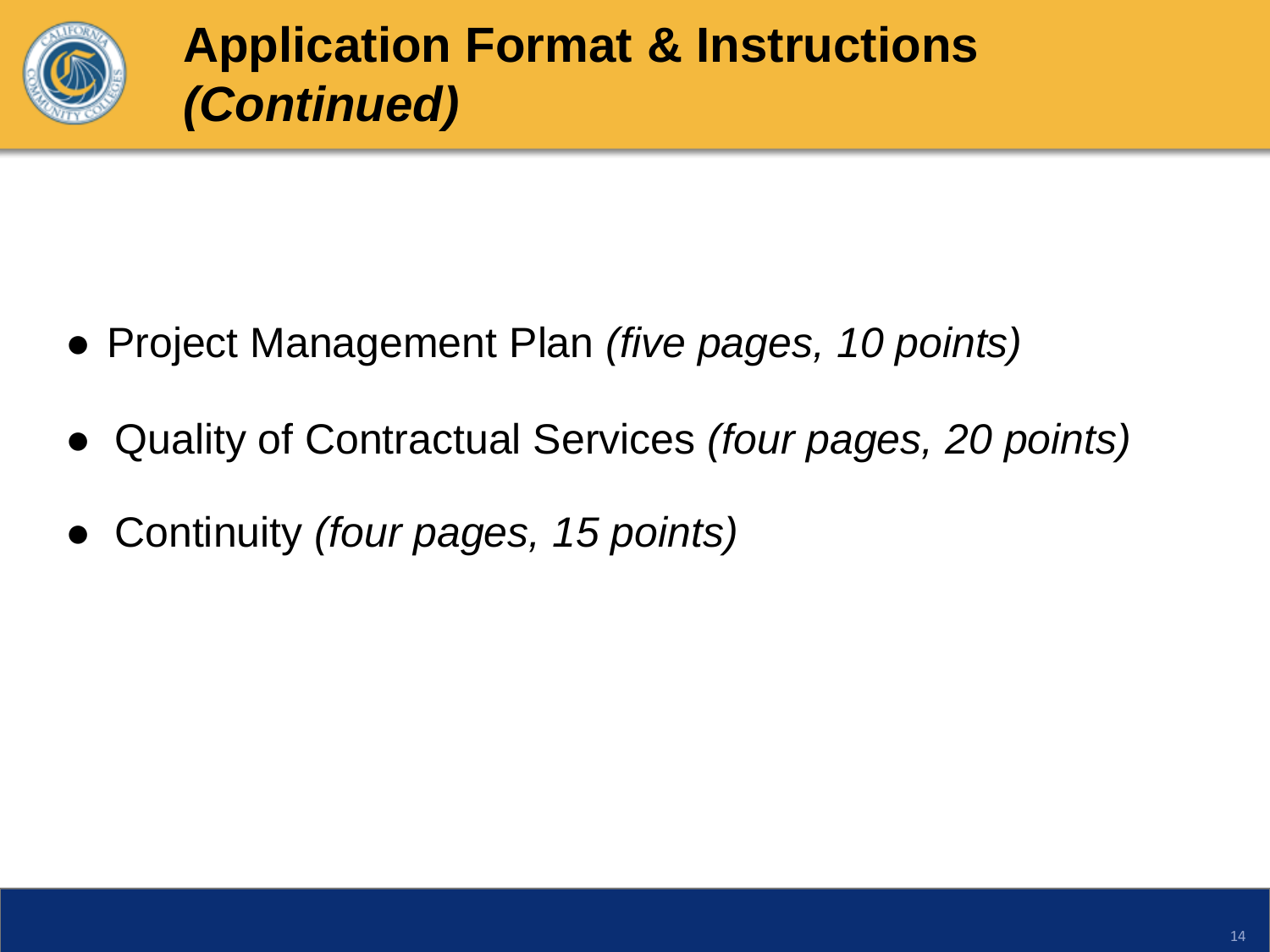

### **Causes of Application Rejection**

- It is received after the due date or sent to the wrong e-mail address.
- All required application documents are not submitted in a single e-mail.
- Contains facsimiles of forms and has changed language on those forms.
- Narrative sections exceed the page limit.
- The RFA Specification Number is not correct on all the documents.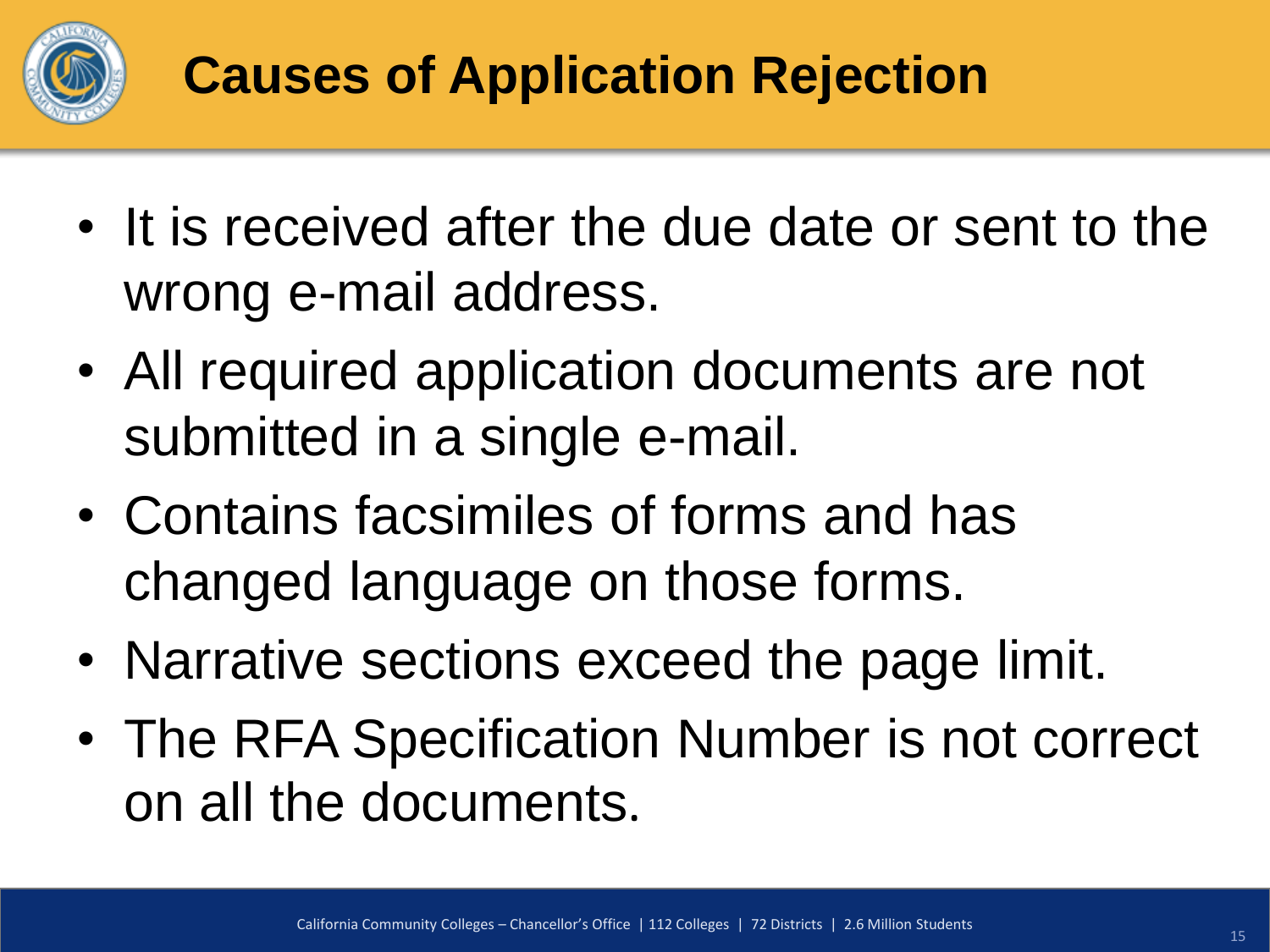

### **Causes of Application Rejection** *(Continued)*

- The budget worksheets exceed the amount allocated as detailed in the RFA Specification.
- The annual work plan and budget worksheets do not show attendance at required meetings.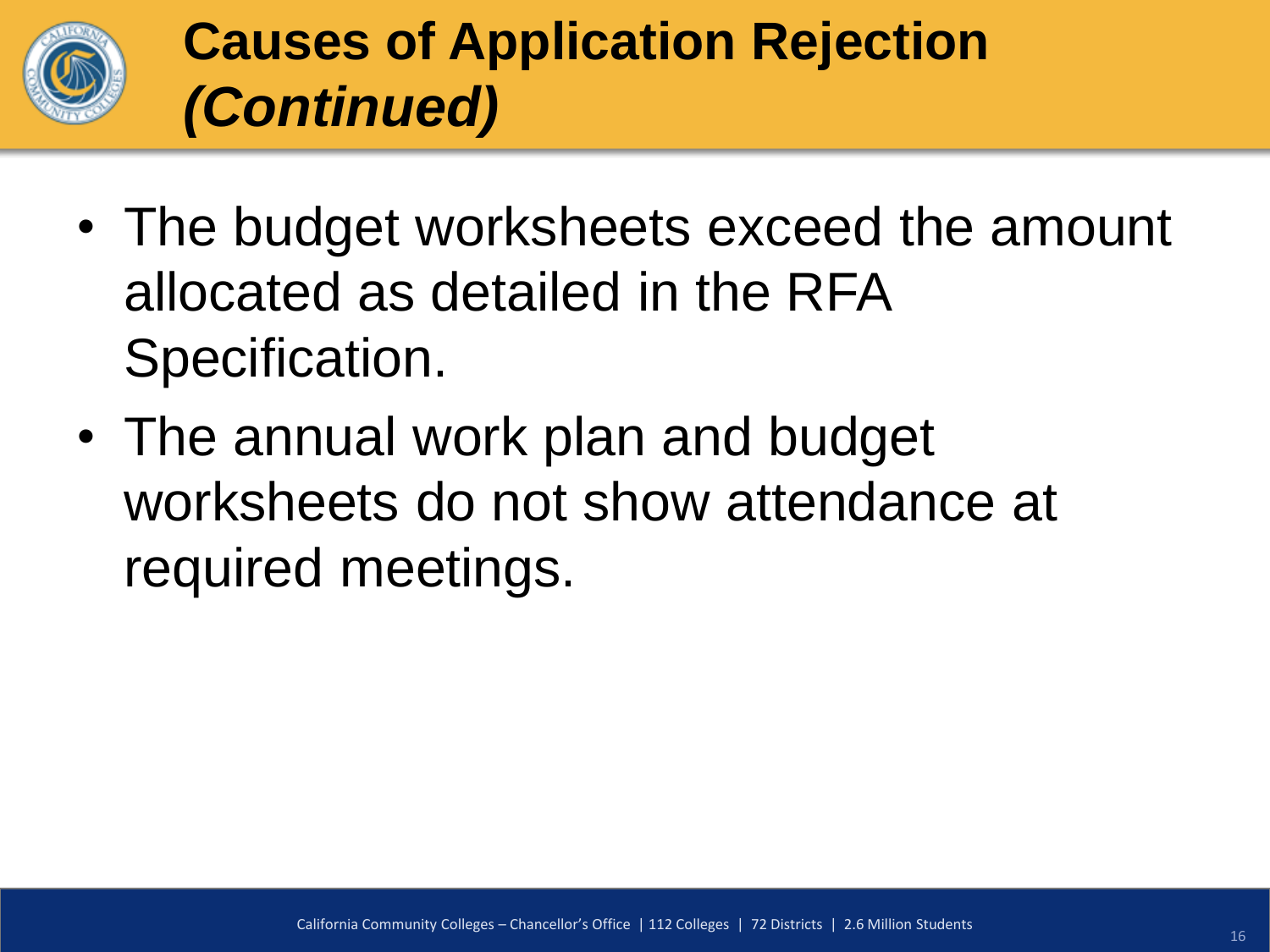

### **Calendar of Key Dates**

February 18, 2015 RFA Released

April 29, 2015 Appeal Deadline June 30, 2016 Grant End Date

March 4, 2015 Bidder's Conference March 11, 2015 Clarifying Questions Due March 18, 2015 Clarifying Questions Answered April 6, 2015 Deadline for Submitting Applications April 15, 2015 Notification of Intent to Award May 18-19, 2015 Board of Governors Approval July 1, 2015 Grant Commencement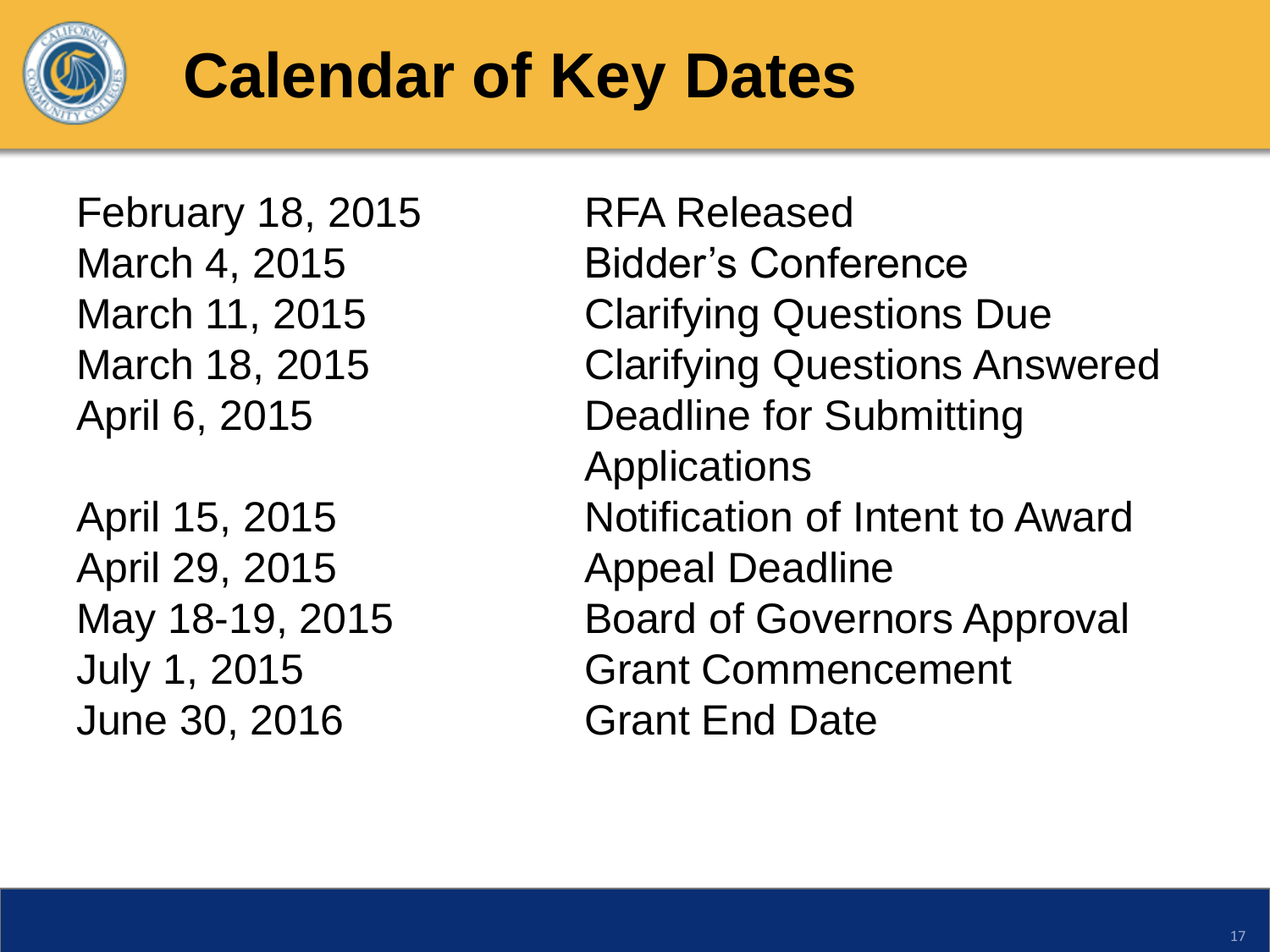

### **Submission Information**

| Due date:      | 5:00pm on Monday, April 6, 2015                                                        |
|----------------|----------------------------------------------------------------------------------------|
| Email address: | LogisticsHub@cccco.edu                                                                 |
| Subject line:  | 2015-16 Communications,<br><b>Professional Development and</b><br><b>Logistics Hub</b> |
| Format:        | Single pdf, no larger than 10mb                                                        |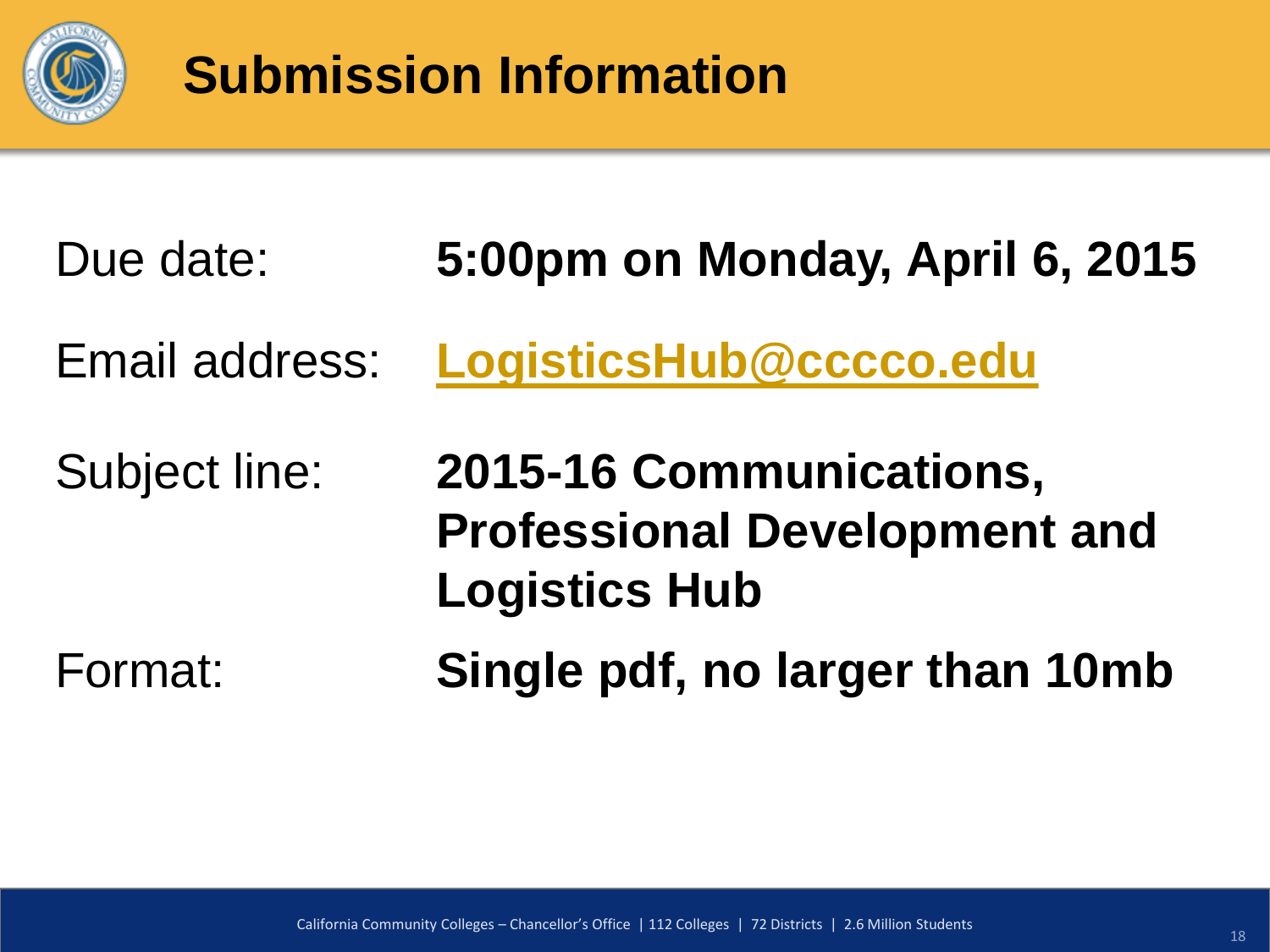

### **Appendices**

- Appendix A: Legal Terms and Conditions
- Appendix B: Application Forms
- Appendix C: Guidelines, Definitions and Allowable Expenditures
- Appendix D: Common Metrics and Accountability Measures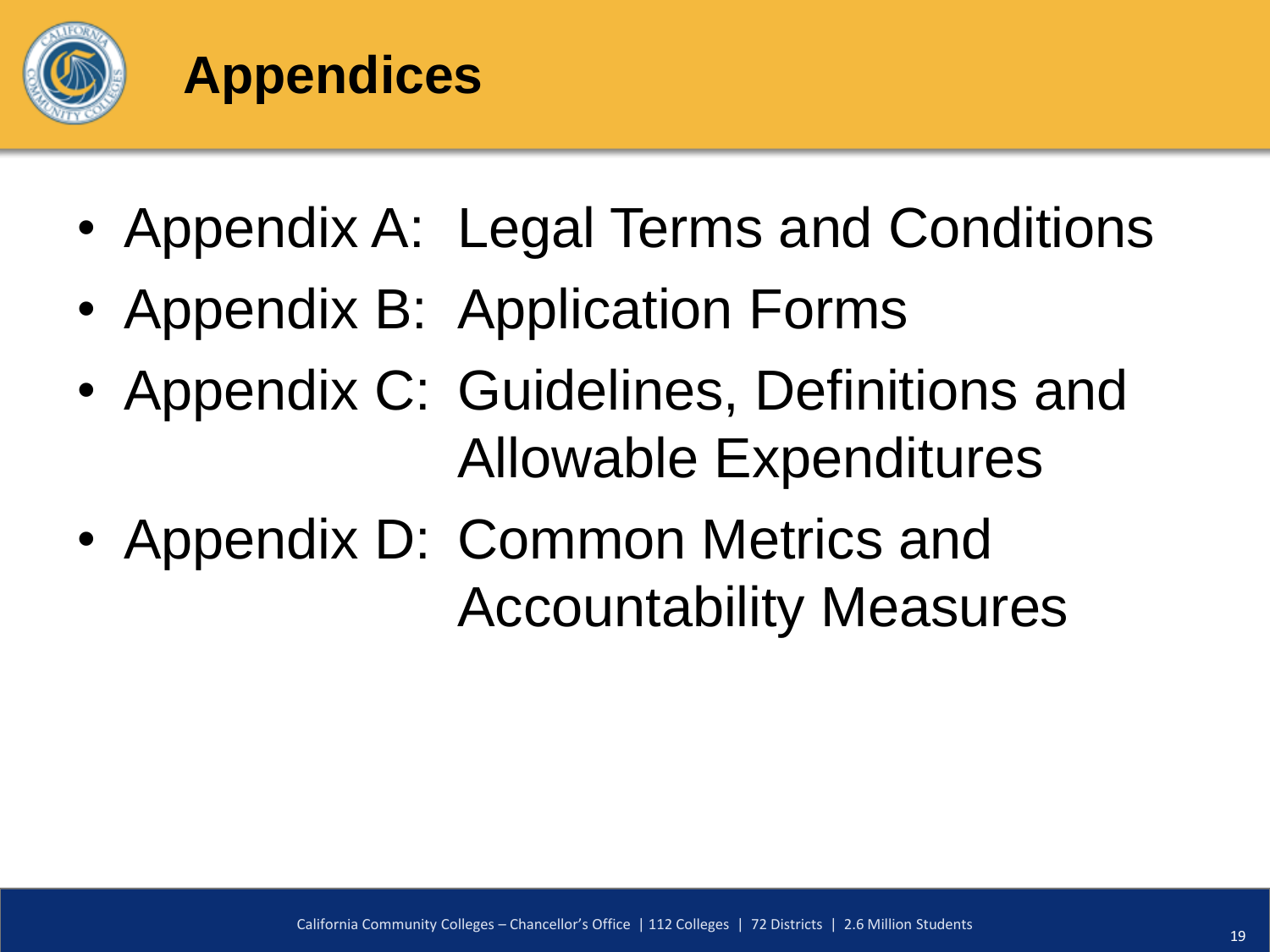

# **RFA Specification**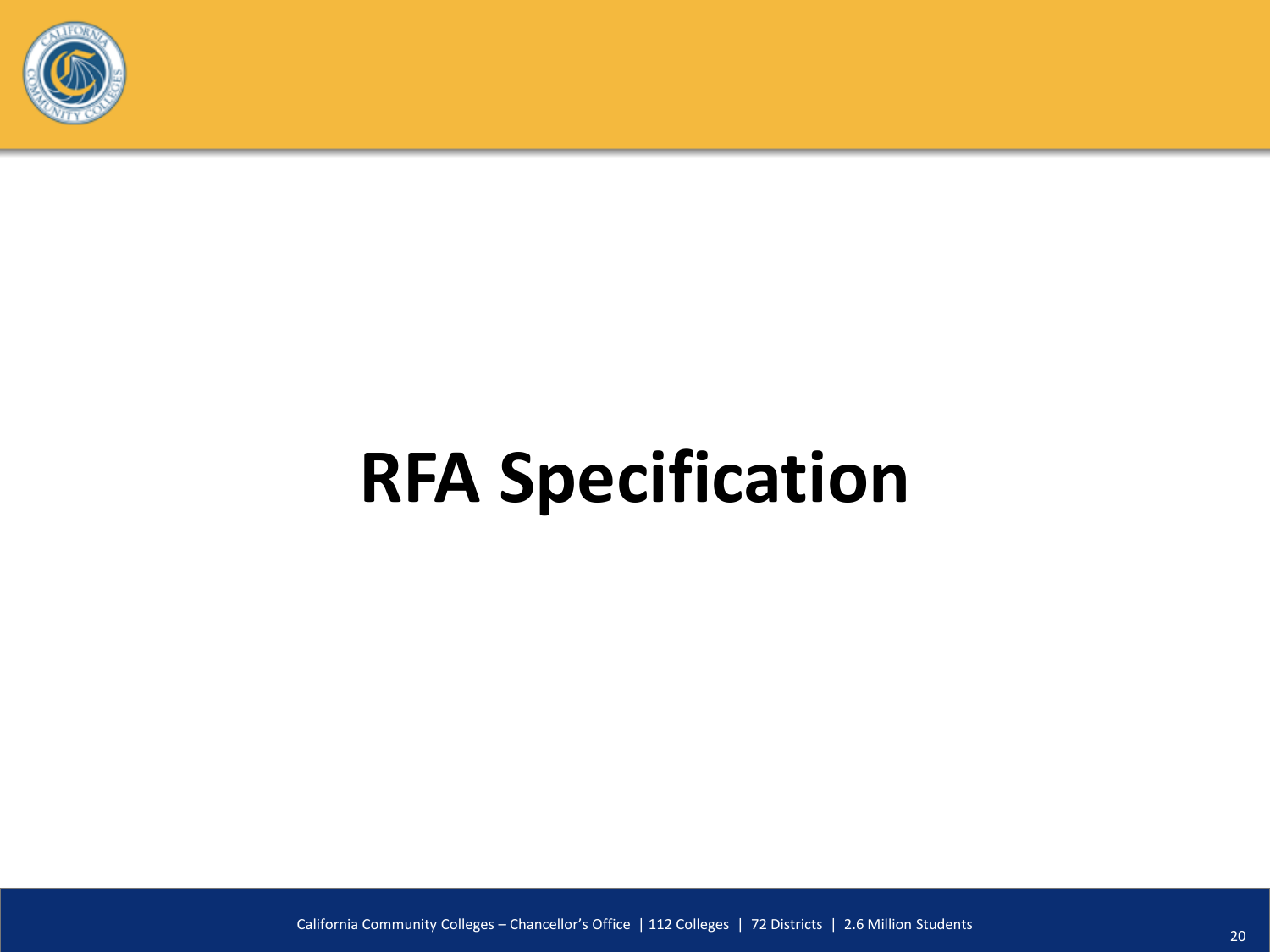

The Needs Section should:

- Describe the Doing What MATTERS for Jobs and the Economy (DWM) framework and its likely evolution with the new BOG Task Force on Workforce, Job Creation and a Strong Economy.
- Describe the DWM communication support structure currently in existence.
- Describe your ability to serve as fiscal agent for professional development subcontracted needs.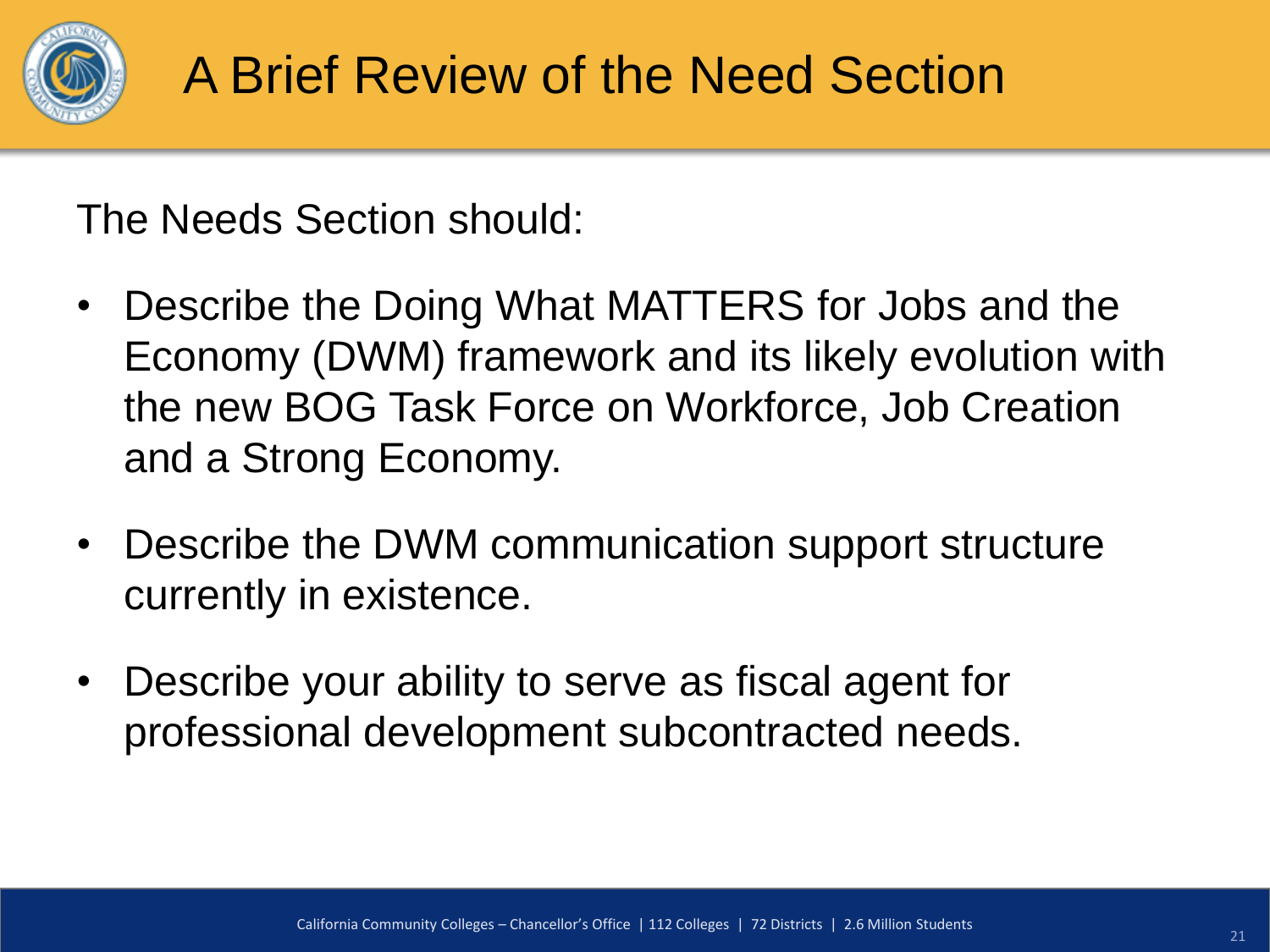

Response to Need should describe:

- The private sector vendor you propose to subcontract with.
- Your ability to serve as a fiscal agent to contract services.
- What ideas you have to improve the effectiveness of DWM through this grant.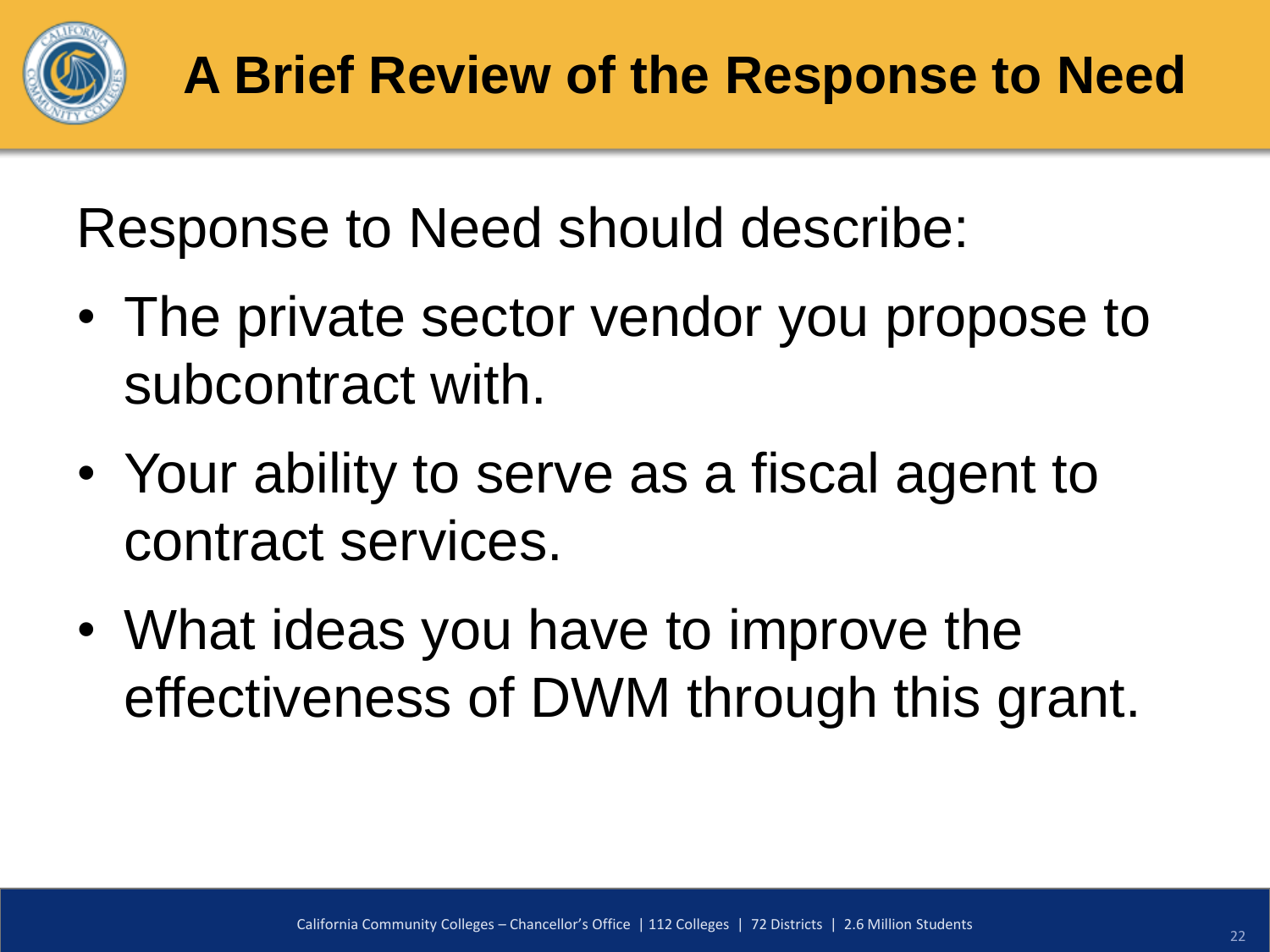

### Annual Work Plan:

• Describes each Objective's activities (including the outcomes, timelines, and responsible persons associated with each activity).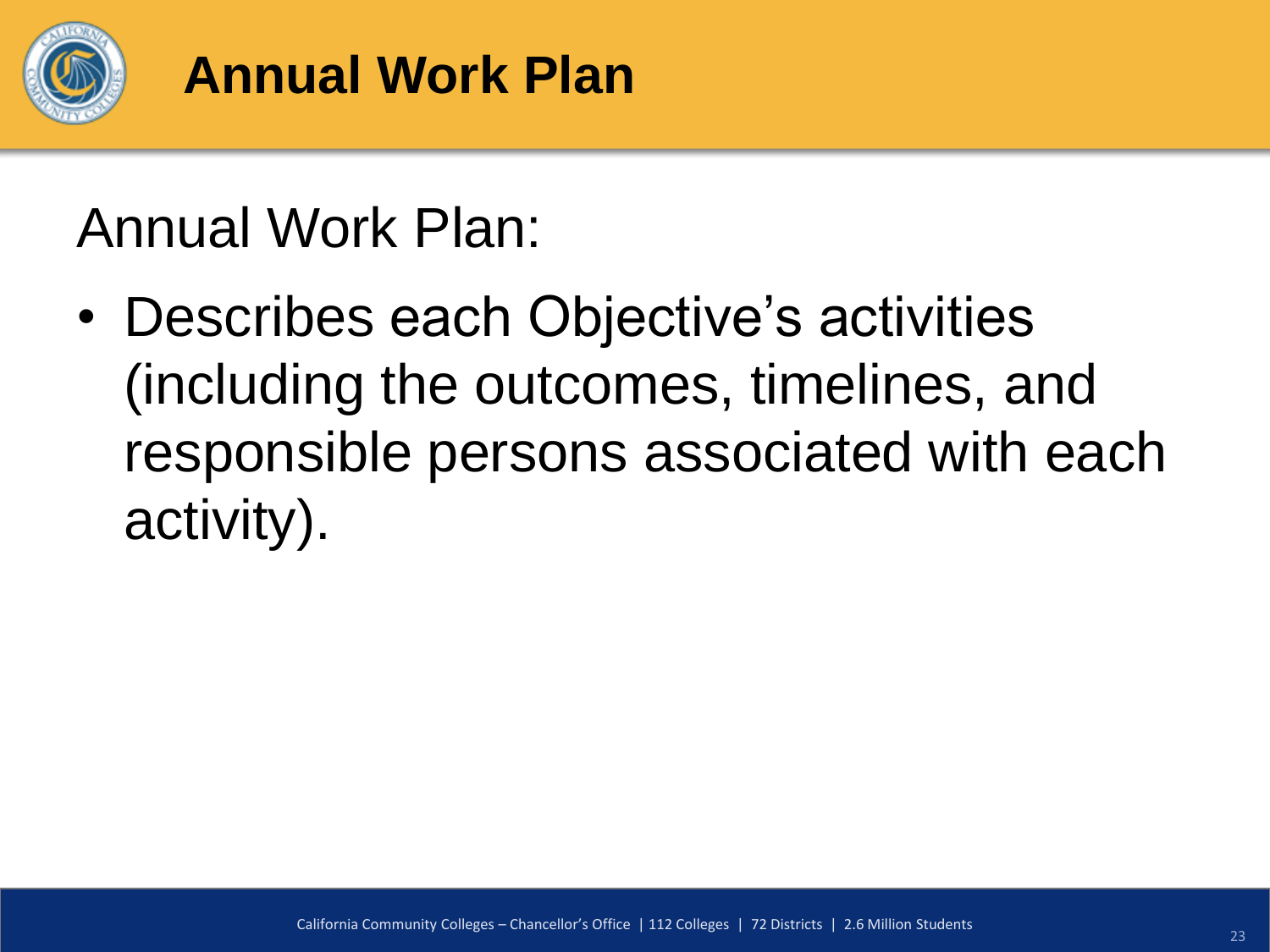

#### **Objectives**

- Describe how the statewide hub will provide services in the area of communications.
- Describe how the statewide hub will provide services in the area of professional development.
- Describe how the statewide hub will provide services in the area of logistics.
- Describe how you will manage the fiscal and quarterly reporting obligations of this grant.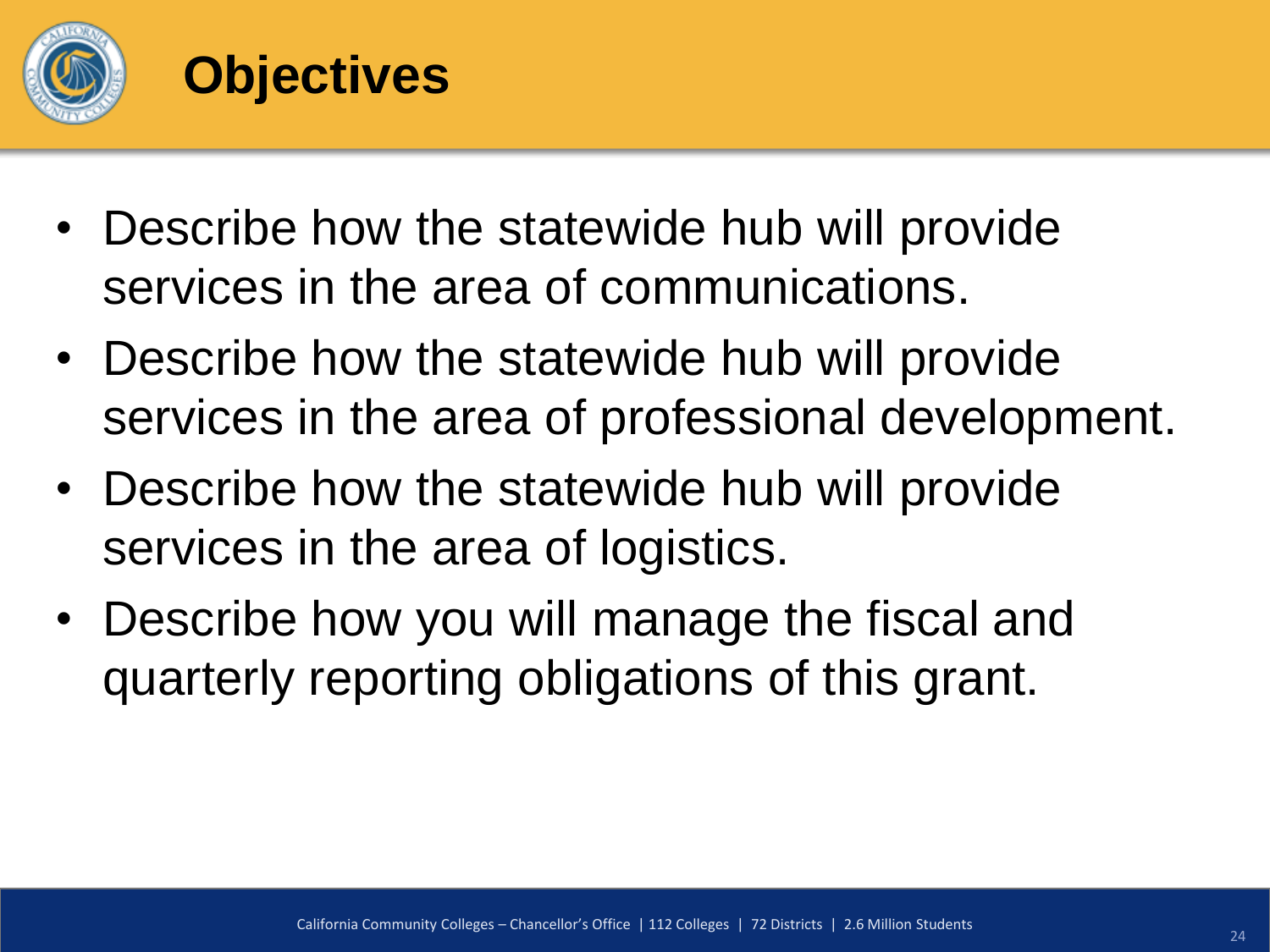

### • **Project Management Plan**

- Organization Chart
- Intent-to-Participate letters from participating community colleges (if applicable)
- **Management Narrative**
- District readiness and commitment to utilizing the Launchboard for data collection, etc.
- Discuss the extent to which your two Technical Assistance Providers have reviewed, or will review, the onboard items 1.0-1.4 on the DWM website.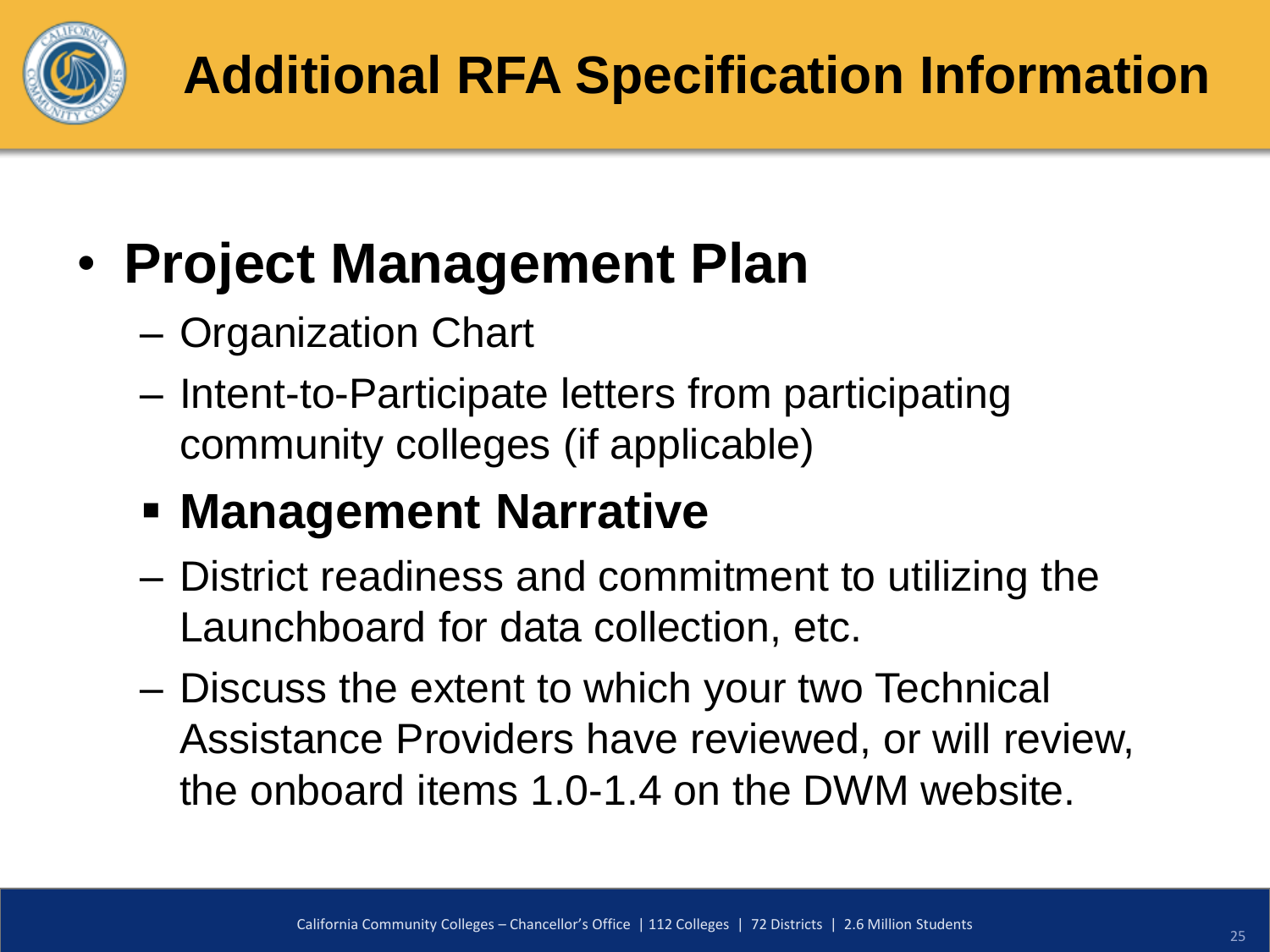

### Quality of Contractual Services

• When answering the questions please provide information on the subcontractor you will use. If you do not have a subcontractor describe what qualities/qualifications you would look for in a subcontractor that is hired to complete the work on this grant.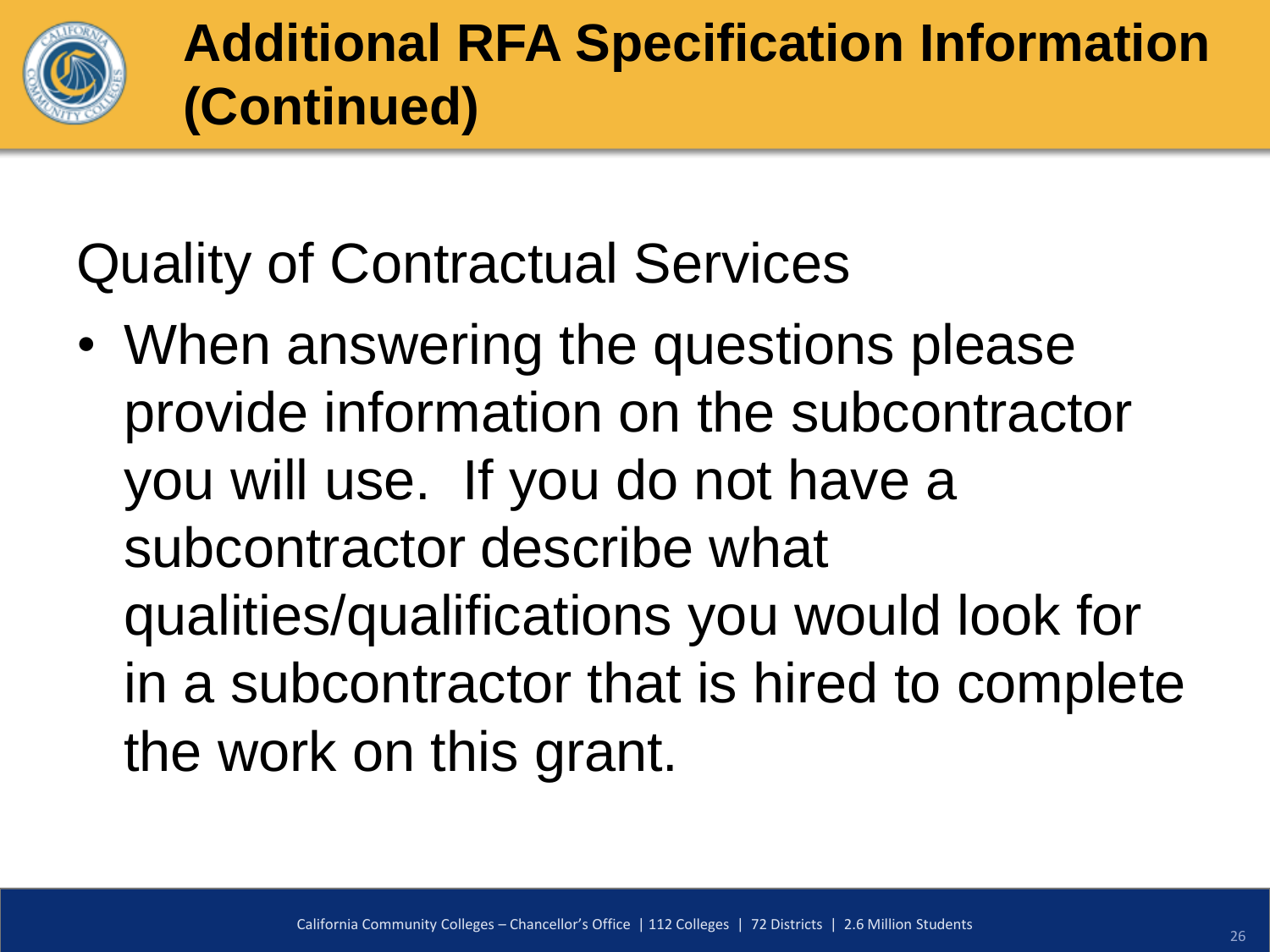

**Additional Information on RFA Specifications (Continued)**

### **Continuity**

- Describe your plans for a successful transition of the DWM infrastructures.
- Describe how you will establish successful relationships with the key talents.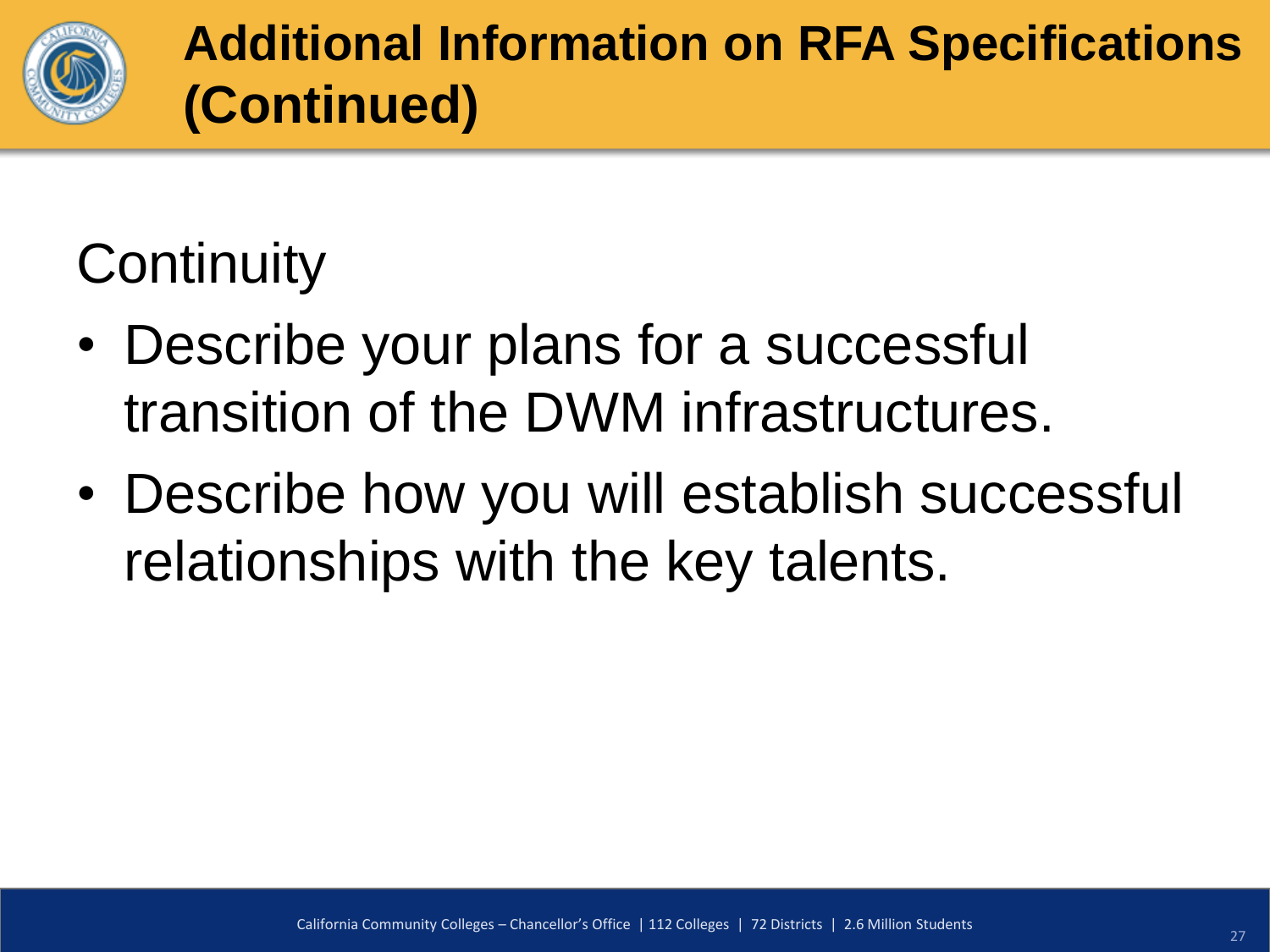

### **Bidder's Conference Follow-Up**

- If you have any clarifying questions please send them to [LogisticsHub@cccco.edu](mailto:LogisticsHub@cccco.edu) by 5:00 p.m. Wednesday, March 11, 2015. Any questions received after that time will not be answered.
- Answers to clarifying questions (including those in today's chat box) will be posted to the RFA webpage by 5:00 p.m. on Wednesday, March 18, 2015.

If you have trouble submitting your application, trouble with documents, or with the **LogisticsHub@cccco.edu** email box please let us know right away.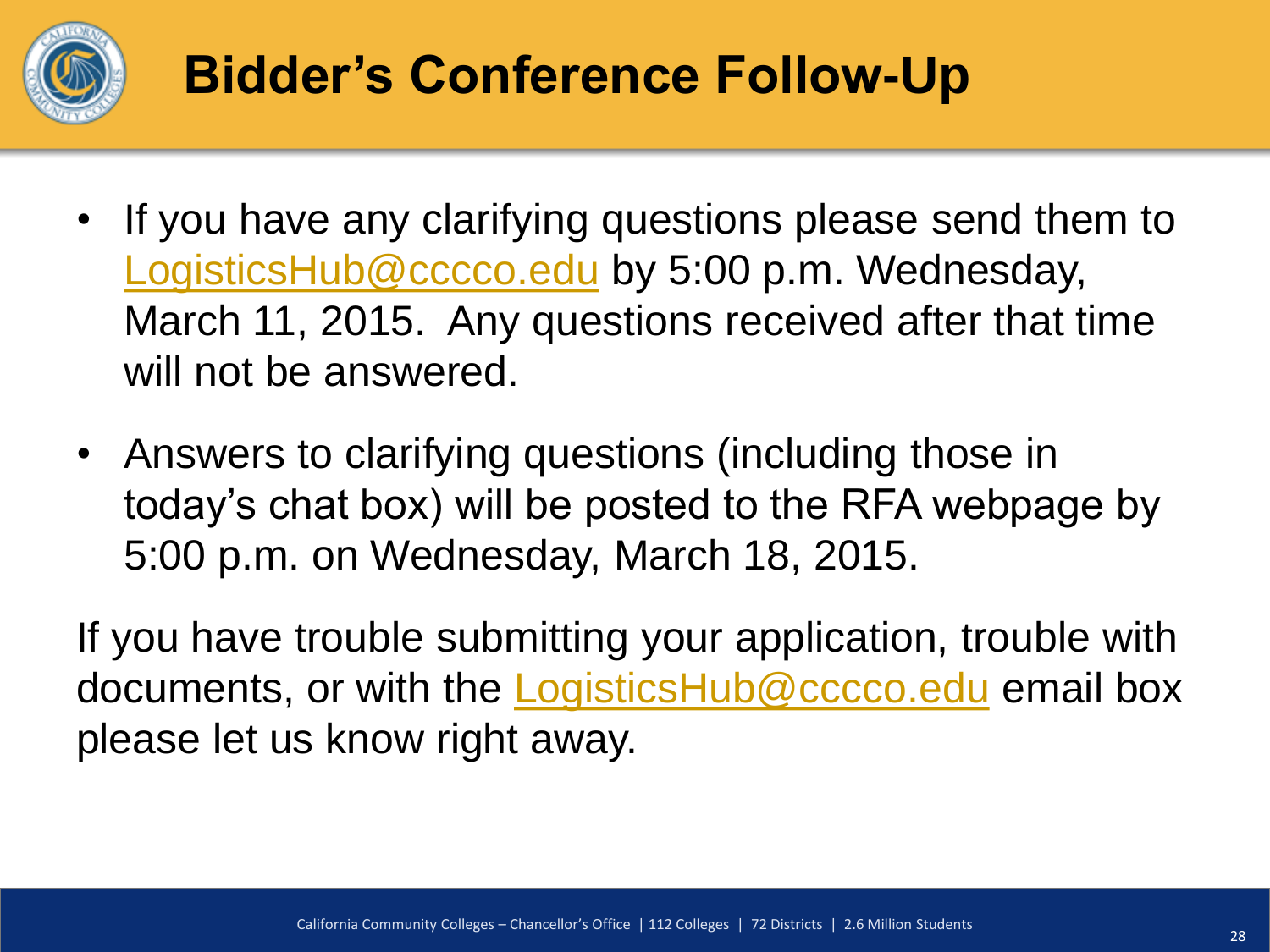

### **RFA Clarification**

If any ambiguity, conflict, discrepancy, omission, or other error in this RFA is discovered, immediately notify the Chancellor's Office of the error and request a written modification or clarification of the document. A clarifying addendum will be given to all parties who have obtained the RFA, without divulging the source of the request. Insofar as practical, the Chancellor's Office will give such notice to other interested parties, but the Chancellor's Office shall not be responsible for failure to do so.

Contact person for these Instructions and/or RFA Specification is:

Njeri Griffin or Javier Romero **[LogisticsHub@cccco.edu](mailto:LogisticsHub@cccco.edu)**